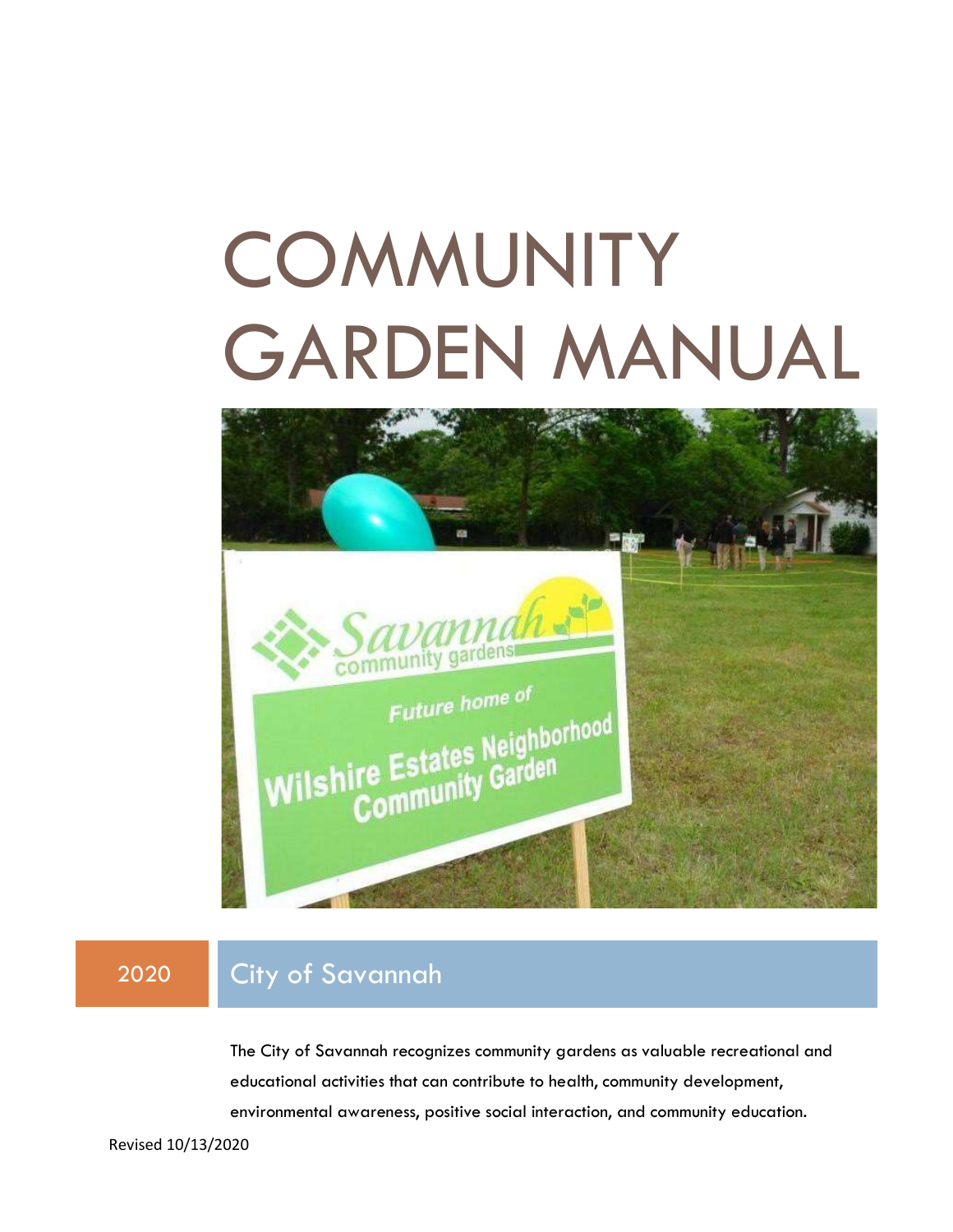

# Community Garden Manual **CITY OF SAVANNAH**

## INTRODUCTION

The City of Savannah recognizes community gardens as valuable recreational and educational activities that can contribute to health, community development, environmental awareness, positive social interaction, and community education. As such, the City established the Community Garden Policy in 2011 to allow community groups to utilize vacant City-owned properties for community gardens (see page 4) and seeks to support community efforts to establish community gardens in all forms.

The City of Savannah Community Garden Policy and this manual make a distinction between community gardens— as a single piece of land gardened collectively by way of designated plots where each plot is cared for by an individual or shared by a group of people; to grow vegetables, fruits, and flowers for personal use and/or for donation—and urban farms, which operate as a business for profit.

The intention of this manual is to provide a starting place for individuals and organizations interested in starting a community garden in Savannah, regardless of whether it is on a City owned lot or a privately owned lot. While much of the information included applies to either, if you are pursuing a garden under the City's Community Gardens Policy, be sure to pay attention to the requirement outlined in the policy and highlighted in this manual. More complete gardening guides can be found from national organizations, and more in depth local gardening information can be found from sources listed in the Garden Resources section of this manual (page 24). While starting a community garden is a major undertaking, there are many ways to do it. Many community gardens successfully start informally and evolve into the structured organizations referred to here. But it is a good idea to begin with a clear understanding of what a community garden can look like.

Some sections of this manual were taken or adapted from the Atlanta Regional Commission's "Community Garden Manual" and The Food Project's "Do-It-Yourself Raised Bed Building Manual".

Thank you to all the organizations doing work in Savannah to promote community gardens, healthy food access, and sustainable food systems, and to the Savannah Urban Garden Alliance and the Savannah Chatham Food Policy Council for their help in developing this manual.

Eric C. Chin, Manager Real Estate Services echin@savannahga.gov (912)651-6524

Nick Deffley, Director Office of Sustainability ndeffley@savannahga.gov (912)651-6909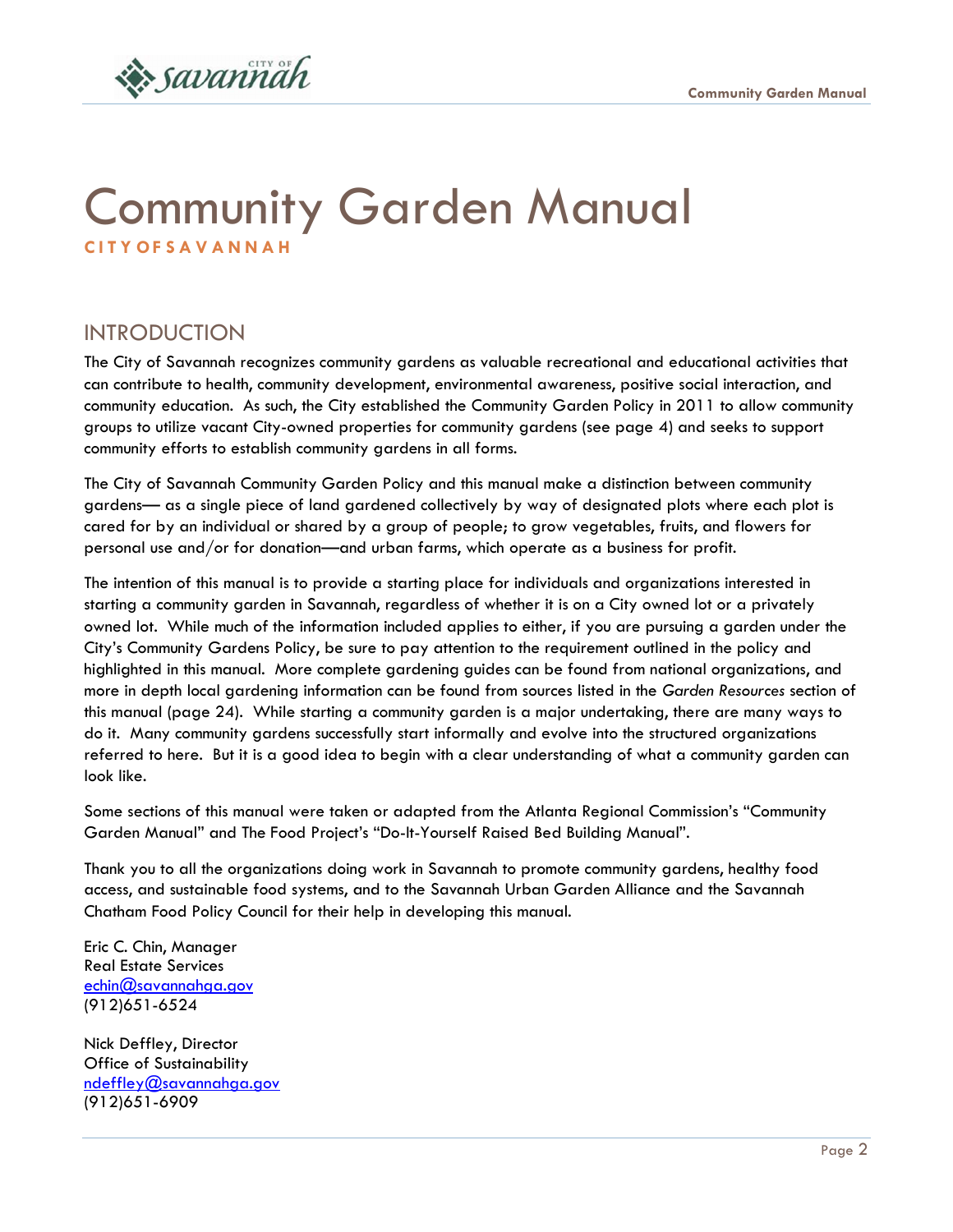

| 5                                 |  |
|-----------------------------------|--|
| STARTING A COMMUNITY GARDEN       |  |
| <b>PLANNING</b>                   |  |
|                                   |  |
|                                   |  |
|                                   |  |
|                                   |  |
| <b>GARDEN ORGANIZATION</b>        |  |
|                                   |  |
|                                   |  |
|                                   |  |
|                                   |  |
|                                   |  |
|                                   |  |
| PREPARE AND DEVELOP A SITE        |  |
|                                   |  |
|                                   |  |
|                                   |  |
| <b>GROWING A COMMUNITY GARDEN</b> |  |
|                                   |  |
|                                   |  |
|                                   |  |
|                                   |  |
|                                   |  |
| <b>GARDEN RESOURCES</b>           |  |
|                                   |  |
|                                   |  |
|                                   |  |
|                                   |  |
|                                   |  |
|                                   |  |
|                                   |  |
|                                   |  |
|                                   |  |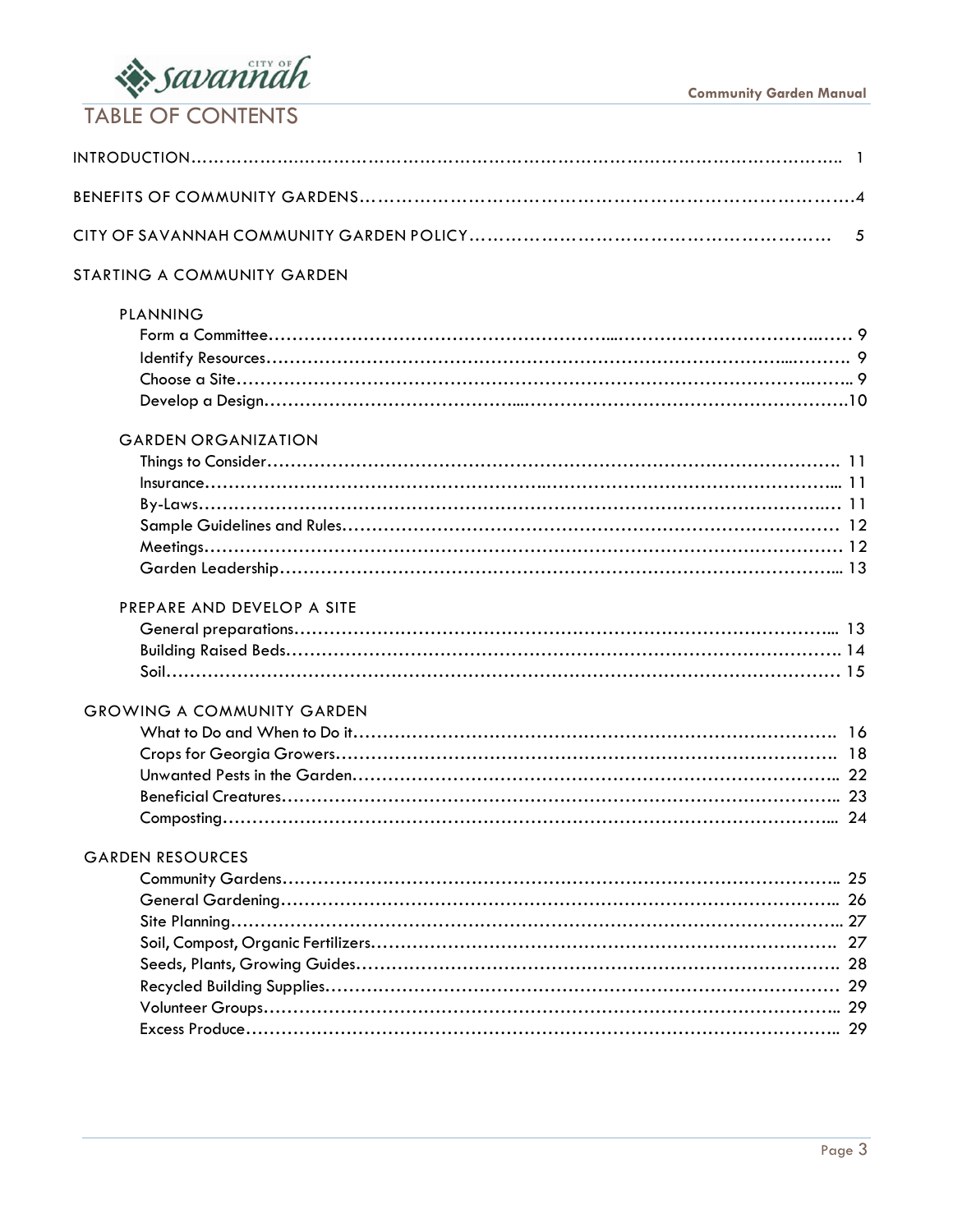savannah

## BENEFITS OF COMMUNITY GARDENS

The benefits of community gardens can be seen in virtually all aspects of our community and include:

- Improving the quality of life for people in the garden
- Creating a space for neighborhoods to congregate and encouraging community development
- Encouraging self-reliance
- Utilizing undeveloped urban lots
- Beautifying neighborhoods
- Producing nutritious food
- Introducing residents, particularly children, to a variety of fruits and vegetables and encouraging healthy eating choices
- Reducing family food budgets
- Providing opportunities for residents to be outside and active
- Conserving natural resources
- Creating opportunities for recreation, exercise, therapy, and education
- Reducing crime by converting empty lots
- Preserving green space
- Creating income opportunities and economic development
- Reducing city heat (heat island effect) from streets and parking lot
- Reducing stormwater runoff and associated pollution
- Providing opportunities for intergenerational and cross-cultural connections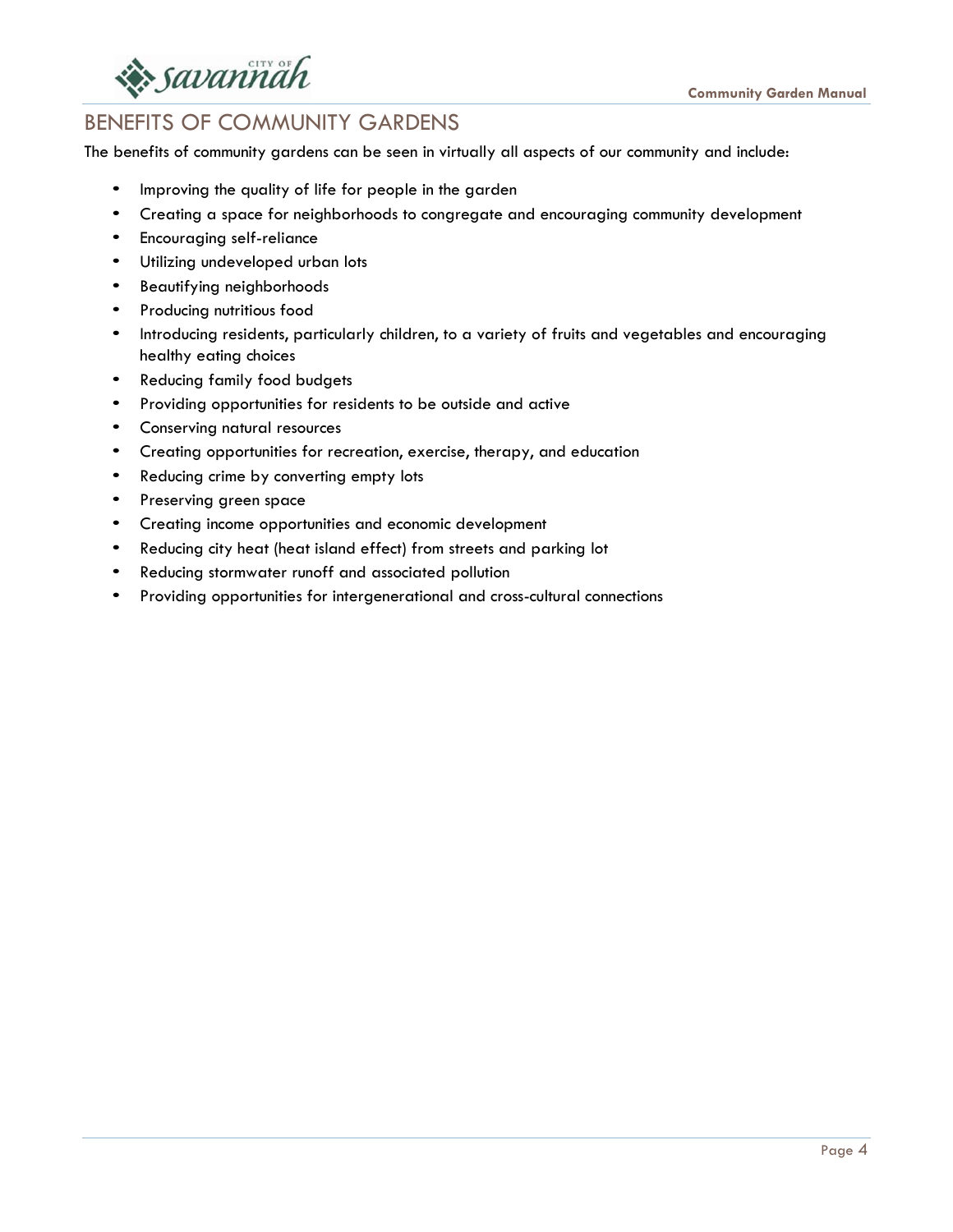

While community gardens can be sited on privately owned land, the City of Savannah Community Garden Policy also makes vacant lots owned by the City of Savannah available for gardens. While not all city-owned vacant lots are suitable for gardens, there are hundreds throughout Savannah that are. Visit www.savannahga.gov/communitygardens to find one in your neighborhood, and the full application.

#### Purpose

The City of Savannah recognizes community gardens as valuable recreational and educational activities that can contribute to community development, environmental awareness, positive social interaction and community education. The City will collaborate with interested groups in assisting with the development of community gardens on City-owned property.

## Definitions:

- A "Community Garden" is defined as a single piece of land gardened collectively by way of designated plots. Each plot is cared for by an individual or shared by a group of people; to grow vegetables, fruits, and flowers for personal use and/or for donation.
- A "Qualifying Entity" is defined as a neighborhood resident, a public or private group of individuals or a nonprofit organization.
- "Suitable Lots" are defined as City-owned property that are surplus to the current needs of the City and are found to be environmentally safe, clear of debris and hazardous materials, within an appropriate zoning area, and found to be appropriate for the surrounding neighborhood.
- "Farmer of Record" is defined as the primary contact for an individual plot.
- A "FEMA Lot" is defined as a property that was purchased by the City of Savannah, as part of a flood mitigation grant program administered by the Federal Emergency Management Agency (FEMA).
- All gardens must utilize raised beds with imported soil, and no planting shall occur directly onto the soil of the City owned lot.

## Organization Responsibilities

An approved Community Garden must be administered by a Qualified Entity represented by a Farmer of Record who shall be the point of contact for the Qualified Entity and Community Garden. A Qualified Entity, through its Farmer of Record, will submit an application for a Community Garden, a copy of which is attached, and if approved, the Qualified Entity will enter into a User Agreement with the City, setting forth the rights and responsibilities of the Qualified Entity respecting the Community Garden.

Community Gardens site plans should include plots (raised beds), water tap locations, fences, existing trees and roadways. Garden boundaries must meet the setbacks according to the proper zoning of the property. This site plan must be approved by the City of Savannah prior to development.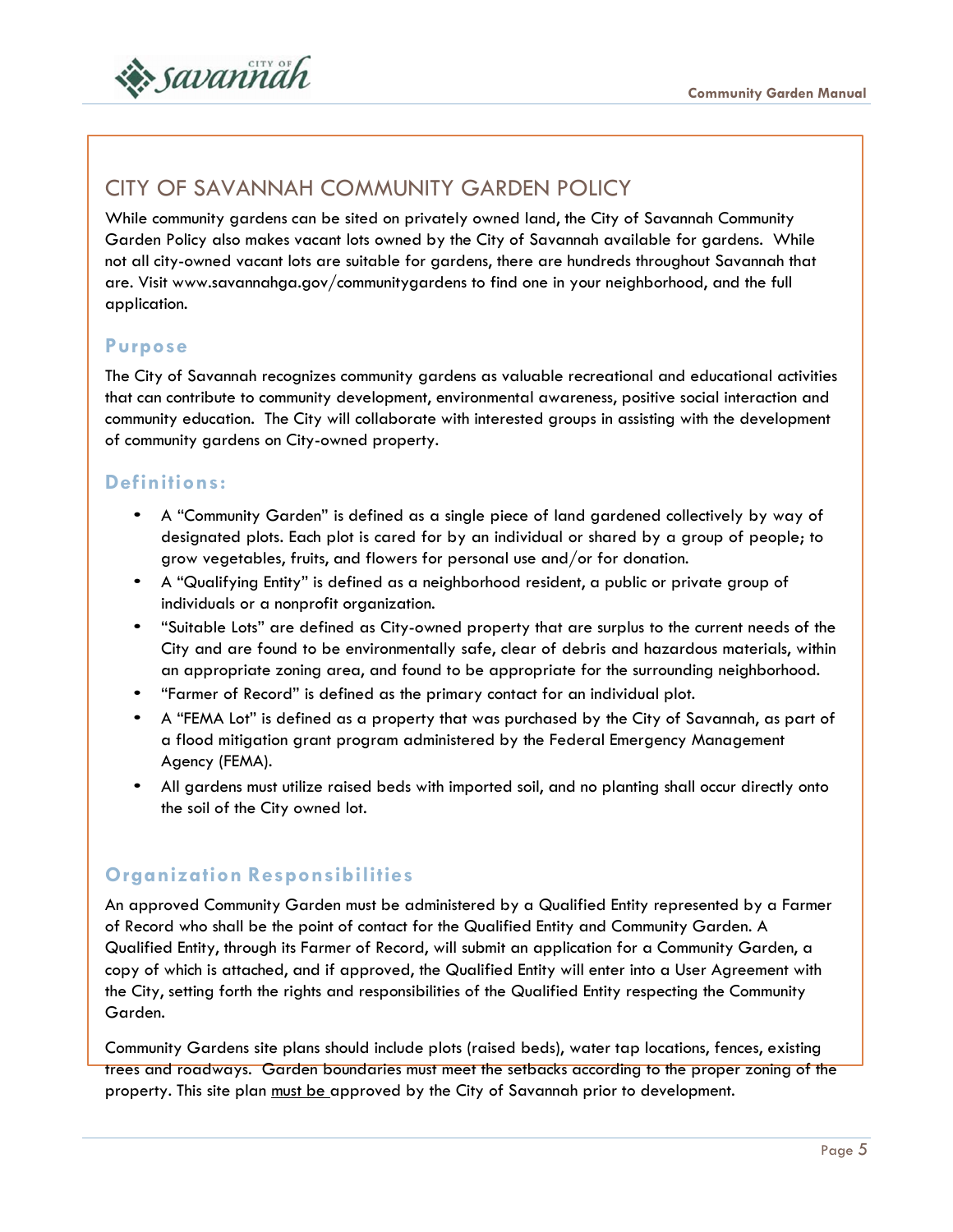

## Organization Responsibilities (CONT.)

- 1. Initial application
	- a. Applicant shall provide a Community Garden Application for Use.
	- b. Applicant shall provide a letter of intent.
- 2. Policy and User Agreement:
	- a. Qualifying entity shall provide documentation of neighborhood support by providing a signed letter of approval from the appropriate neighborhood association and a signed letter from the abutting property owner's consent of the use of the land for a community garden. If a neighborhood association does not exist, a signed letter from neighbors within 100" ft. of the property must be provided.
	- b. Qualifying entity shall provide a drawing of the proposed layout of the gardens that includes the layout of the plots (raised beds), water tap locations, fences, existing trees and roadways. Garden boundaries must meet the setbacks according to the proper zoning of the property. This site plan must be approved by the City of Savannah prior to development.
	- c. Qualifying entity shall provide a proposed building materials list to include products intended for the design of the raised beds and fencing.
	- d. The type of plants to be used as landscaping screening or buffer shall be listed.
	- e. Qualifying entity shall provide a schedule of proposed fees to be collected from individuals wishing to use a plot. All fees must be pre-approved by the City.
	- f. Allotment fees are intended to cover garden costs and improvements only and shall not exceed the amount necessary to cover the normal operating costs of the garden.
	- g. Records of fees collected, and expenditures related to the garden shall be maintained in a centralized location and available at the City's request.
	- h. Qualifying entity shall sign a user's agreement which will serve as the binding agreement for the use and maintenance of the garden. The user agreement is revocable and extends for a term of two years, after which it must be renewed.
- 3. During Subsequent Growing Seasons
	- a. Qualifying entity shall be responsible for all garden activities including maintenance and upkeep of garden grounds, collection of allotment fees, and payment of water & electric charges if applicable.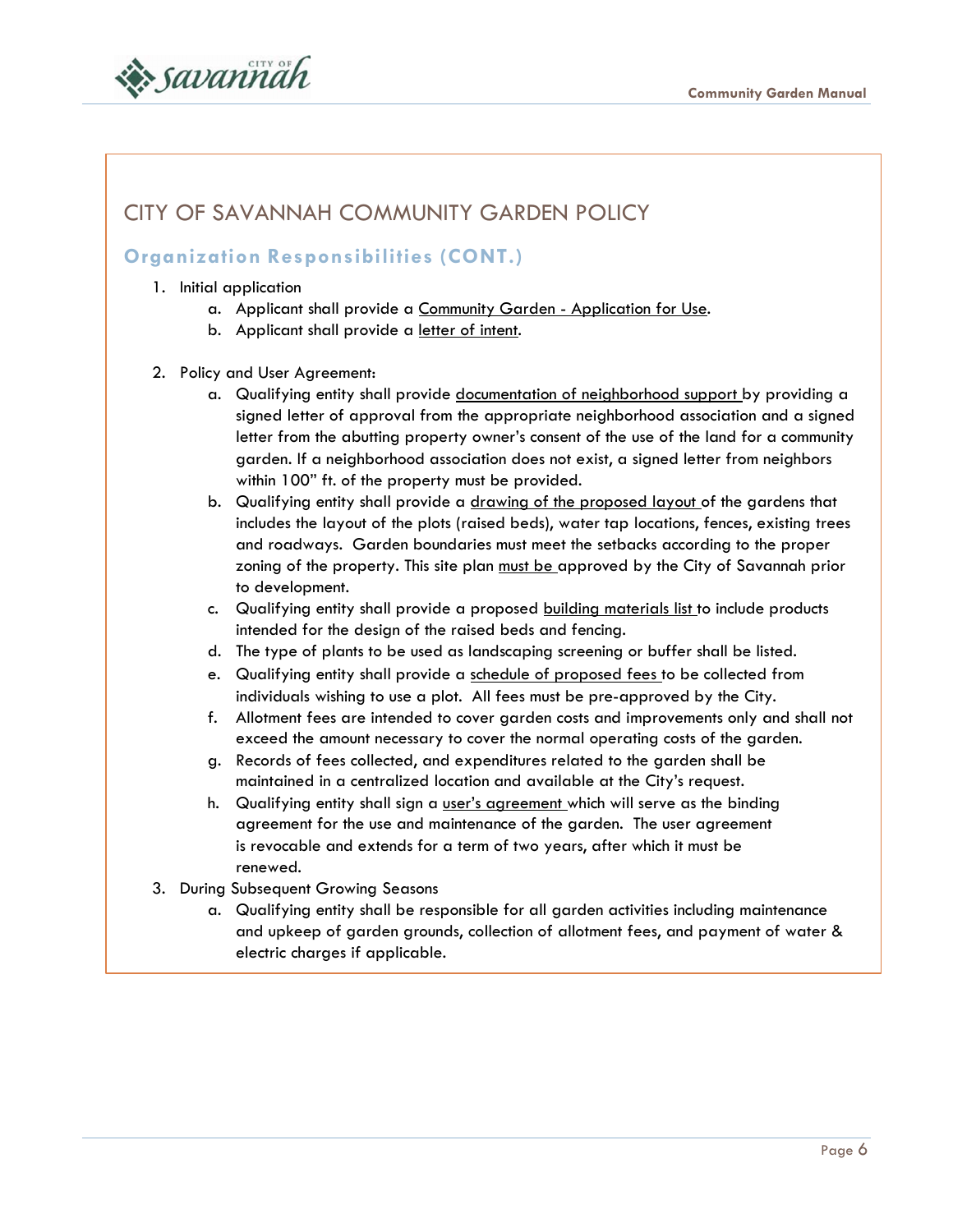## Guidelines for Use

FEMA Lots: Certain restrictions are placed on the use of property that was purchased by the City of Savannah under the FEMA flood mitigation grant, above and beyond the guidelines listed below. All plans relating to a FEMA lot will require approval on a case-by-case basis by the local FEMA administrator, prior to any construction.

Terms: The initial term of user agreement will be clearly defined with a start and ending date but not less than two years. The user agreement may be renewed annually for additional terms at the discretion of the City.

Limits of Agricultural Use: The garden area shall be limited to growth of vegetables, fruits and flowers. Planting of trees will be allowed only in containers. The garden shall not be used for any type of livestock or poultry.

Chemicals: The use of insecticides, herbicides and synthetic fertilizers is strictly prohibited. Only natural organic methods and products shall be used for the treatment of nuisances and to provide plant and soil nutrition. The Qualifying Entity is encouraged to reference the Environmental Protection Agency's National Organic Program.

Plots: Plots will be assigned to an individual or a group. Each plot can be shared by as many people as desired, with one person being designated as the plots' "farmer of record".

Sale of Products: Sale of products is prohibited; products grown are for personal use by the members of the garden or for donation only.

Means of Planting: Raised Beds with suitable commercial grade fabric barrier lying at the base and lower sides, to prevent disturbance of native soils and to protect new soils from contaminants. New soil should be brought to the site that is suitable for planting edible vegetation. No tilling of existing ground is allowed.

Water Source: In most cases potable water will be available on or in close proximity to the site. It is the qualifying entities responsibility to establish an account with the City of Savannah Water and Sewer Department and pay usage fees.

Mechanical Equipment: Mechanical equipment is limited to residential grade, restricted to use between sunrise and sunset, and must adhere to the Savannah Code of Ordinances, regarding noise control. No equipment shall be stored onsite.

Trash: No trash or debris shall be left on site at any time.

Accessory structures: No accessory structures are permitted, i.e. storage sheds, greenhouses, etc....

Composting: No composting activity will be allowed on-site without a pre-approved composting plan. Only one (1) composting area will be allowed on-site. Composting materials are generated from the site only, and outside materials will not be brought in.

Fencing: Fencing will be approved by the City of Savannah prior to construction, on a site-by-site basis. Fencing is meant to provide a visual delineation of the garden lot from the right-of-way and is not intended to provide security.

Signage: A decorative sign, meeting local zoning codes for the neighborhood and/or district, and no larger than 18"h x 24"w may be hung at the front of the garden to display the name of the garden and associated entity. A laminated document 8.5" x 11" showing the Qualifying entity's contact information, including the primary and alternate contacts, along with the rules and guidelines for the garden will be posted within the garden boundaries, at a readable height.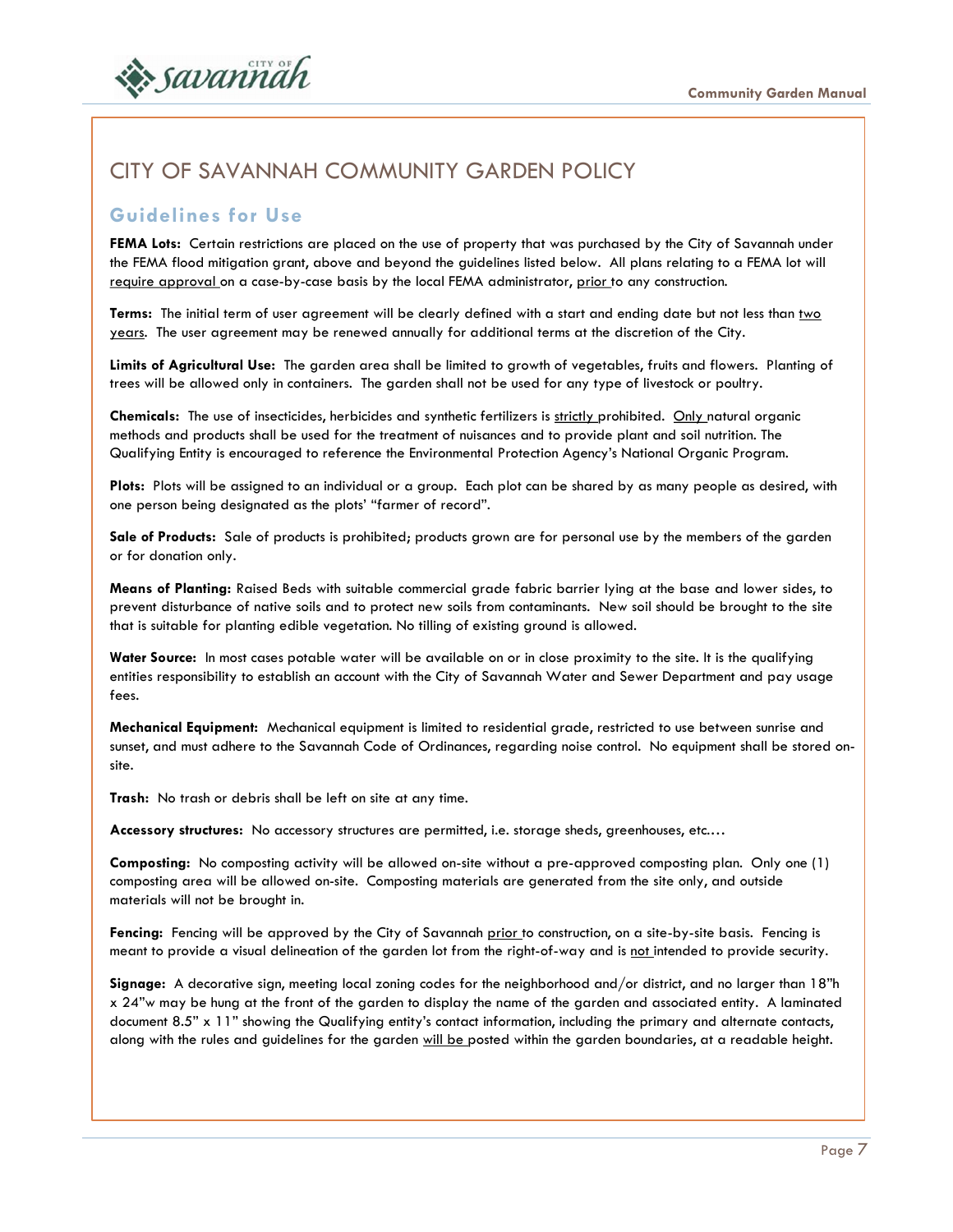

## Guidelines for Use (CONT.)

Boundaries: Garden areas shall not encroach onto adjacent properties. The cultivated areas will meet the required setback(s) for the zoning district in which the garden is located.

Maintenance: The property shall be maintained free of high grass and weeds in accordance with the City of Savannah's Property Maintenance Ordinance. Dead garden plants shall be removed regularly. Rotting fruits and vegetables shall be collected from garden areas and properly disposed of offsite or in compost area.

Miscellaneous Improvements: Benches and trellises and will be permitted on site as miscellaneous improvements. Decorative ornamentation will be restricted to placement within an individual's plot. Items within the garden will be limited in height and will not block clear site lines into the garden from the right-of-way(s).

Operating Hours: Operating hours for community garden activities shall be restricted between sunrise and sunset, 7 days a week.

Insurance/ Waivers: While the City of Savannah does not require the qualifying entity to have liability insurance in order to utilize City-owned property for community gardening, the City encourages the qualifying entity to pursue waivers and/or insurance to provide adequate protection from liability involving individual plot farmers.

Lighting: No overhead lighting shall be permitted on site.

Parking: No parking will be permitted on the site.

Existing Trees: Removing or cutting of existing trees is strictly prohibited, unless otherwise approved by the City of Savannah.

Fundraising: Qualifying entities are free to undertake fundraising activities in order to build community support and resources to defray costs associated with operating a community garden. However, any fundraising activities involving use of the actual property must be pre-approved by the City of Savannah.

Access: The City of Savannah must have 24-hour access to the property.

**Exceptions:** Any use condition for a Community Garden may be modified by Special Exception upon approval by the City of Savannah.

Termination of Agreement: Should the City determine that the lot is not being used for its intended purpose or that it is not being maintained properly, then the City will provide notice to the Gardener or Record of the matter of noncompliance. The Gardener of Record will then be provided up to two weeks to correct the non-compliance matter. If so corrected, then normal operations of the garden on City property may resume. If the non-compliance is not corrected within this period, then the City reserves the right to terminate the garden agreement. The qualifying entity also has the right to terminate the agreement by submitting a two (2) week written notice to the City of Savannah. At termination of the agreement by either party, the qualifying entity must return the site to it pre-garden condition.

Other Provisions Specific to this Site: Individual lots may have conditions not addressed in this policy. If deemed necessary, an attachment will be included as part of this policy, listing other provision(s) specific to the site and will be considered part of the agreement.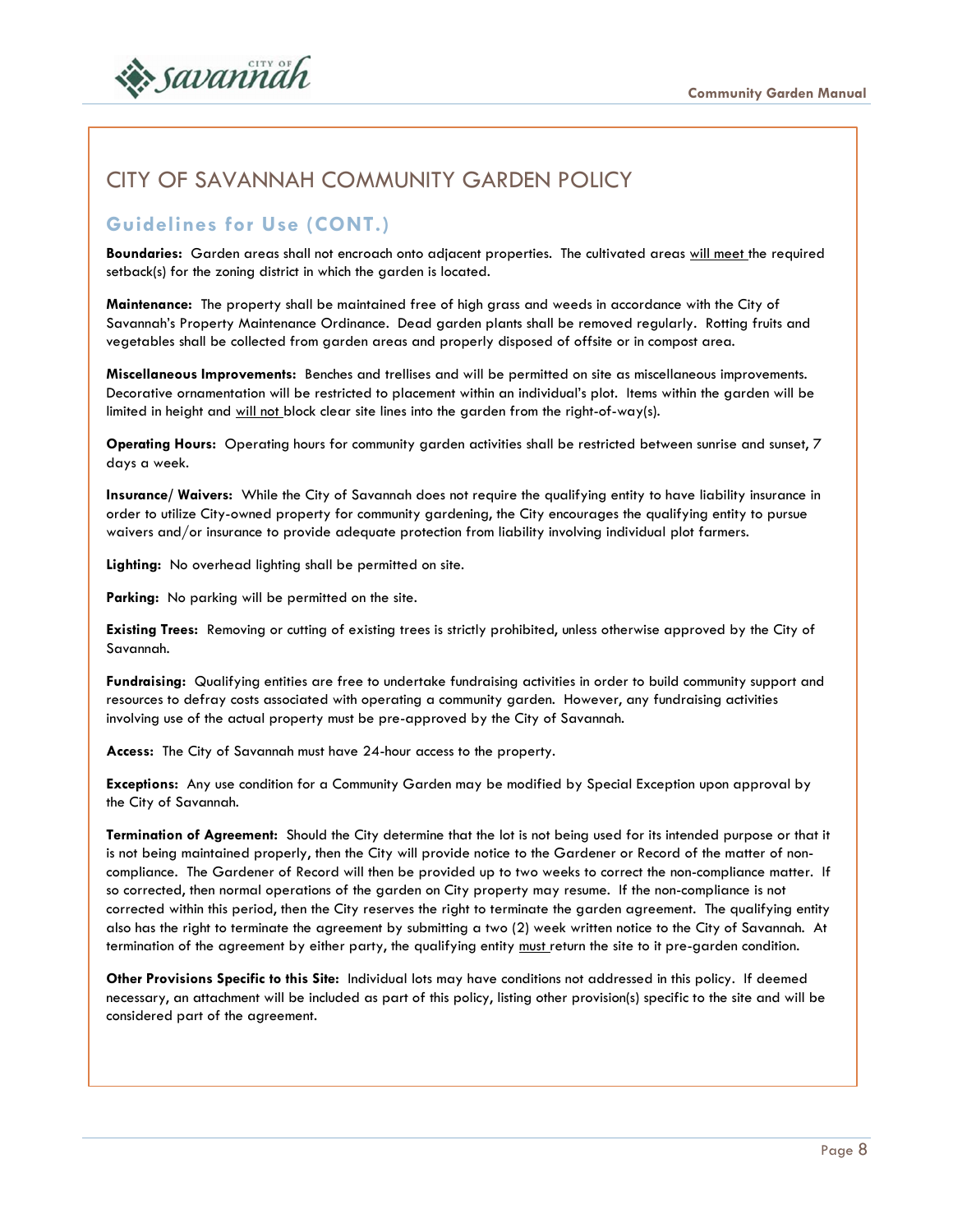

## STARTING A COMMUNITY GARDEN

## Planning

The first step towards starting a community garden must be to determine community interest. In determining the need or desire for a garden in the community you will answer important questions about what kind of garden is best suited, who will the garden serve, and if the project is meant to benefit a particular group. Answering these questions may also help in choosing a site for the garden. Reach out to established community groups in the area such as neighborhood associations, churches, schools and service organizations.

#### Form a Planning Committee

- Organize a meeting or social gathering of interested people
- Choose a well-organized leadership team
- Make a list of what needs to be done
- Draft a preliminary budget for building the garden and for maintaining it
- Decide on a mailing address and central telephone number(s). Try to have at least 3 people who are very familiar with all pertinent information. Form a communication system, either phone or electronic.
- Find a garden site (see Choosing a Site)
- Form committees to accomplish tasks: Funding & Resource Development, Youth Activities, Construction, Communication, and Community Outreach
- Consider approaching a sponsor—an individual, organization, or business that contributes land, tools, seeds, fencing, soil improvements, or money
- When your community garden has a budget, keep administration in the hands of several people.
- Choose a name for the garden
- Agree on an approach to growing, such as chemical free or organic
- Agree on how space will be divided—will the garden consist entirely or individual plots, or will there be some shared space?

#### Identify All of Your Resources

Do a community asset assessment—what skills and resources already exist in the community that can aid in the gardens' creation? Start with the skills of your planning committee then look at what businesses, schools, senior centers, community groups, neighborhood associations, and churches are in the neighborhood. These groups will be valuable resources in building community support and partnerships. Consider reaching out to groups like the Savannah Urban Garden Alliance or UGA Extension Service to connect with other community gardens, learn about gardening classes or workshops, and find out about funding opportunities.

#### Choosing a Site

Community gardens can be sited on privately or publicly owned land. The City of Savannah Community Garden Policy allows residents to start gardens on vacant, City-owned lots. While you may look at both privately and publicly owned lots, there are different considerations for each.

For City Owned Lots:

- Contact the City of Savannah or visit the website (www.savannahga.gov/communitygardens) for a map of available City owned vacant lots
- Identify lots in your area that are an appropriate size for the garden you are planning
- Make sure the site gets at least 6 full hours of sunlight daily (for vegetables)
- Consider the availability of water
- Consider if you will need insurance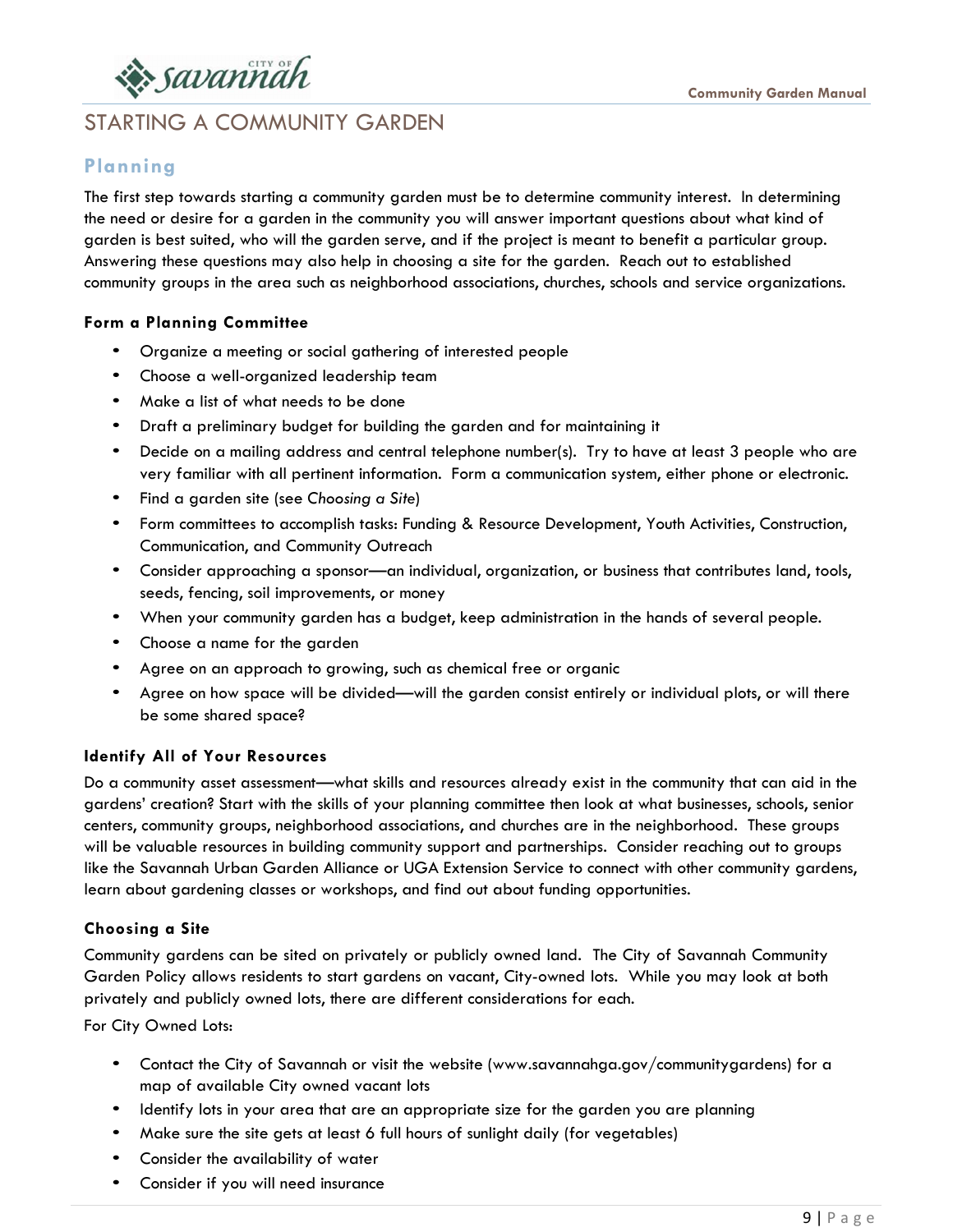

- Consider the need to install landscaping as screening, buffing, or to beautify the garden area.
- Consider the need for fencing if theft and vandalism are concerns in the area

For Privately Owned Lots:

- Determine the owner of the land
- Make sure the site gets at least 6 full hours of sunlight daily (for vegetables)
- Do a soil test in the fall for nutrients and heavy metals. This will help you decide whether growing in raised beds or in-ground planting is better suited for your site and needs.
- Consider past land use: contacting the Chatham County Health Department, City of Savannah Property Maintenance and Georgia Environmental Protection Division about past land use may inform you of contamination or potential soil or drainage problems early on.
- Consider the availability of water
- Obtain a lease agreement that allows the space to be used for at least three years
- Consider if you will need insurance
- Consider the need for fencing if theft and vandalism are concerns in the area

#### Develop a Design

If you are starting a community garden under the City's program you will be required to submit a garden design as part of your application. But even if your garden will be on private land, developing a garden



design before you break ground is an important step in planning. Be sure to obtain accurate measurements of your lot, included any required zoning setback from property lines, then work with your planning committee to identify what features should be included in the garden. When planning your design be mindful of tree cover and adjacent buildings that may leave part of the lot in shade for significant parts of the day.

You may want to develop two garden designs one that reflects your initial construction, and one that accounts for possible expansion. Because

A sample garden design plan—includes beds, tree cover, and setbacks.

Page 10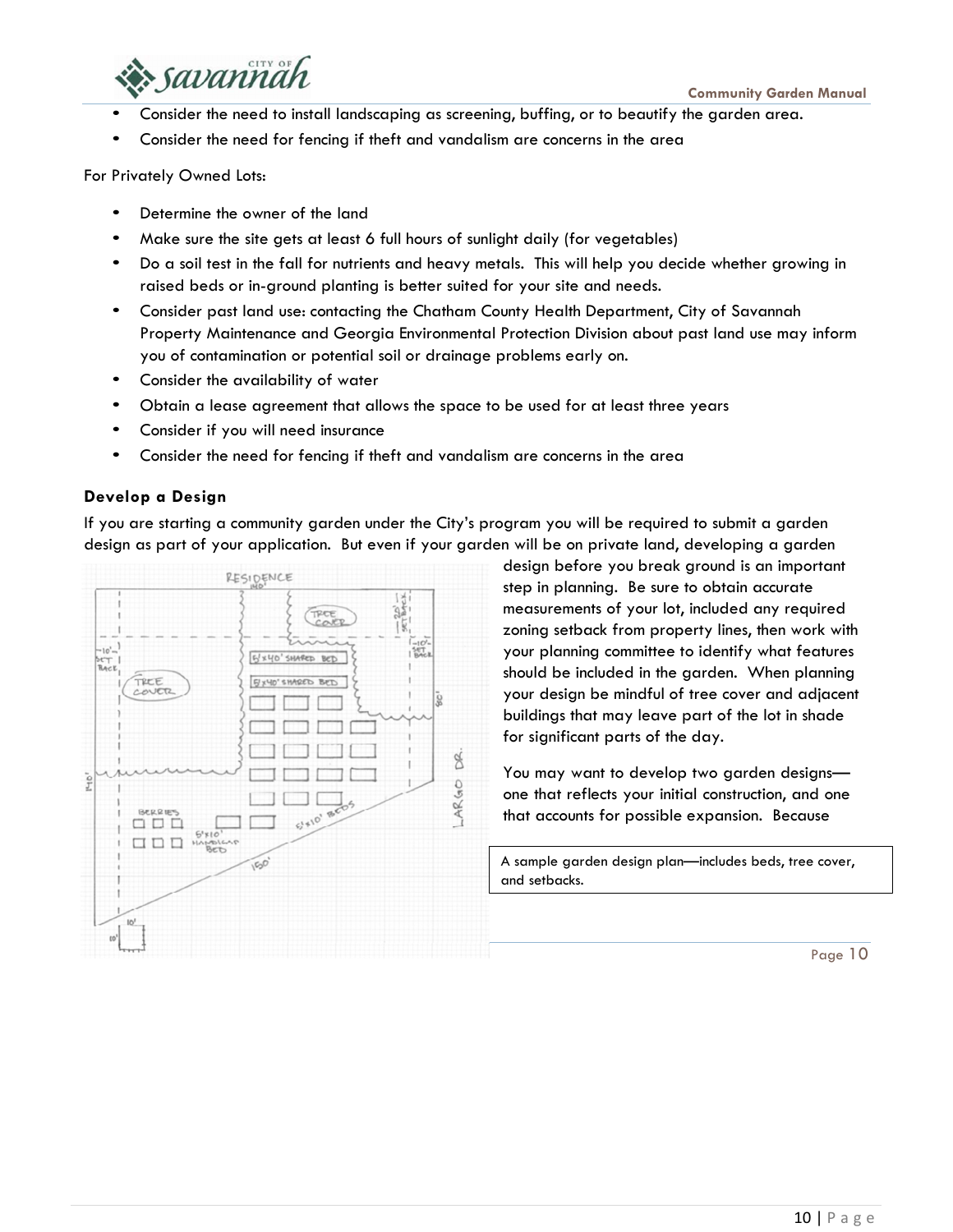

building raised beds and filling them with soil can be costly, it is a good idea to begin with a number of beds you are sure there is interest for, with the option to expand in the future. Developing a plan for expansion early on will help use your space more efficiently.

- Develop a site plan: many community gardens have individual plots for members ranging in size from 4'x8' to 10'x10', some include shared growing area for larger crops like corn and okra, and some are made up entirely of shared growing areas
	- o Will all plots be the same size? If not, how will plots by assigned?
	- o How should the plots be laid out?
	- o Will there be a children's' plot?
	- o Will there be decorative flower plots?
- Gather your resources—try to get free building materials. Some businesses will donate supplies or offer discounts to non-profit organizations. Also consider reclaimed or recycled materials
	- o See Garden Resources section for places to find recycled building materials
	- o Broken concrete or asphalt, cinderblocks, and bricks can be used to build raised beds



The SCAD community garden uses recycle shipping containers for beds.

• Consider an area for storage of tools and equipment and a rainproof bulletin board for announcing garden events and messages. Because storage sheds are not permitted under the City program, you should arrange for communal tools to be stored nearby and for gardeners to bring their own tools when they come to work in the garden.

## Garden Organization

Building the structure of your garden organization is just as important as building the garden itself. Many garden groups are organized very informally and operate successfully. Leaders "rise to the occasion" to propose ideas and carry out tasks. However, as the workload expands, many groups choose a more formal structure for their organization. Structuring your garden organization from the start can help ensure its initial success, its ability to sustain even as there is turnover in members, and its ability to attract outside funding.

A structured program is a means to an end. It is a conscious, planned effort to create a system so that each person can participate fully, and the group can perform effectively. It is vital that the leadership be responsive to the members. Structure will help an organization to last; it will promote trust; it will help your group and create new opportunities for leaders to develop.

You should consider the structure of your garden organization in the planning process with input from interested gardeners and community members. Have several planning meetings to discuss your program and organization. Try out suggestions raised at these meetings, and after a few months of operation, you may be in a better position to develop or amend bylaws or organizational guidelines.

The garden organization can range from federal tax-exempt status 501(C)(3), to state incorporated nonprofit status, to an unincorporated group. Regardless of whether your organization is incorporated, you should consider bylaws, and at the very least develop rules and guidelines and a users' agreement.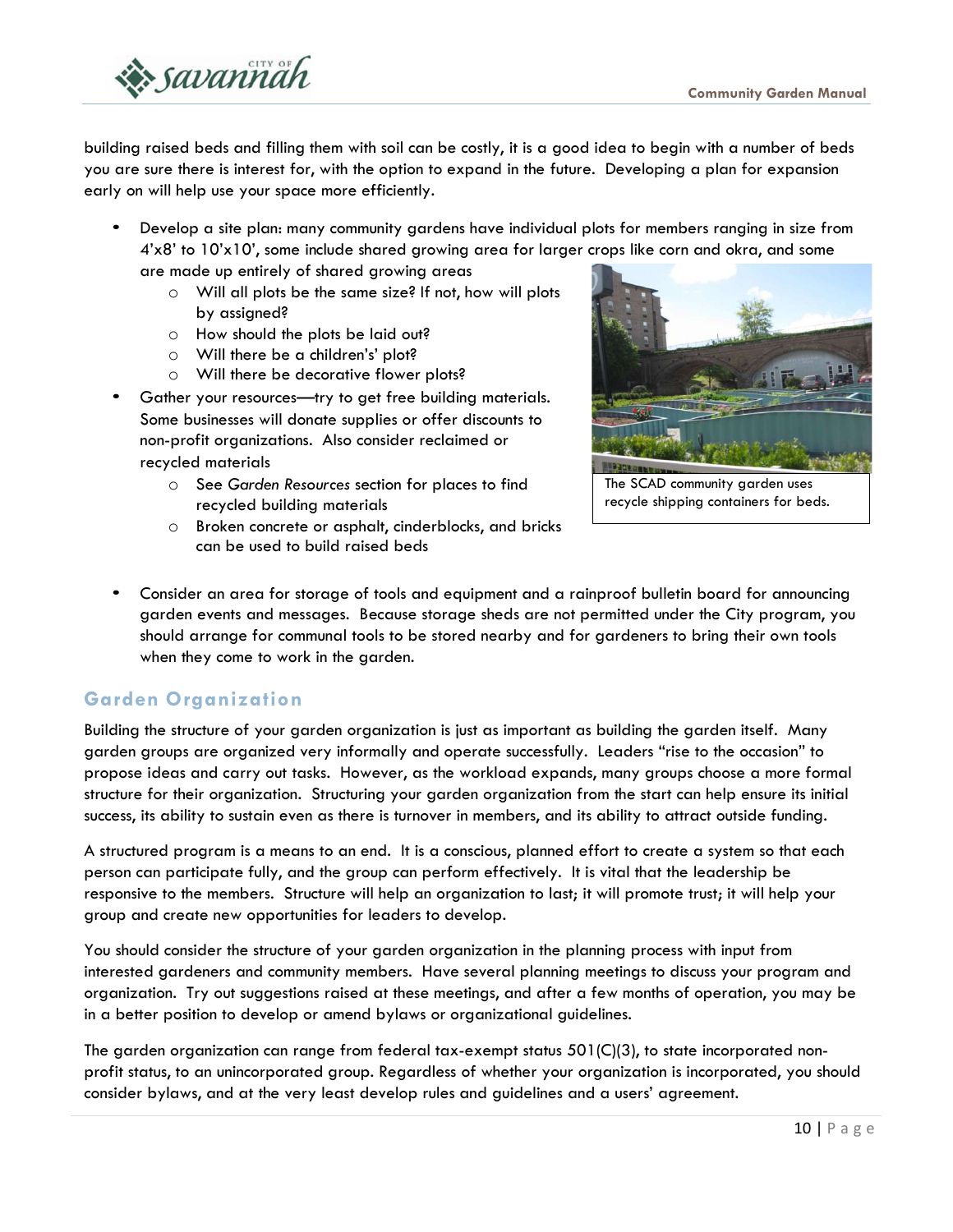

#### Things to Consider:

Generally:

- What is your purpose? What are your short- and long-term goals?
- How are decisions to be made? Who chooses leaders and how?
- How will organizational work be shared? Who does what?
- How will you raise money? Membership dues, fundraising, grants, sponsors?
- Are you open to change? Flexibility is important when goals and members change. Do you want to be incorporated or act as a club?
- Are there conditions for membership (residence, dues, agreement with rules)?

And more specifically to your garden organization:

- How will plots be assigned (by family size, by residency, by need, by group i.e. youth, elderly, etc.)?
- If the group charges dues, how will the money be used? What services, if any, will be provided to gardeners in return?
- Will the group do certain things cooperatively (such as turning in soil in the spring, planting cover crops, or composting)?
- When someone leaves a plot, how will the next gardener be chosen?
- How will the group deal with possible vandalism?
- Will the gardeners meet regularly? If so, how often and for what purposes?
- How will minimum maintenance (especially weeding) be handled both inside plots and in common areas (such as fences, in flower beds, and in sitting areas)?

#### Insurance

You should consider whether your garden organization will obtain insurance. It is becoming increasingly difficult to obtain leases from landowners without obtaining liability insurance. While the City of Savannah Community Garden Policy does not require the qualifying entity to have liability insurance in order to utilize City-owned property for community gardening, the City encourages the qualifying entity to pursue waivers and/or insurance to provide adequate protection from liability involving individual plot farmers. Garden insurance is a new thing for many insurance carriers and their underwriters are reluctant to cover community gardens. It helps if you know what you want before you start talking to agents.

#### Bylaws

Formal bylaws include:

- Full official name of organization and legal address
- The purpose, goals, and philosophy of the organization
- Membership categories and eligibility requirements
- When and who often regular or special meetings of the membership are to be held, as well as regular and annual meetings of the board of directors
- What officers are necessary for the group, how they are chosen, length of term, their duties and how vacancies are filled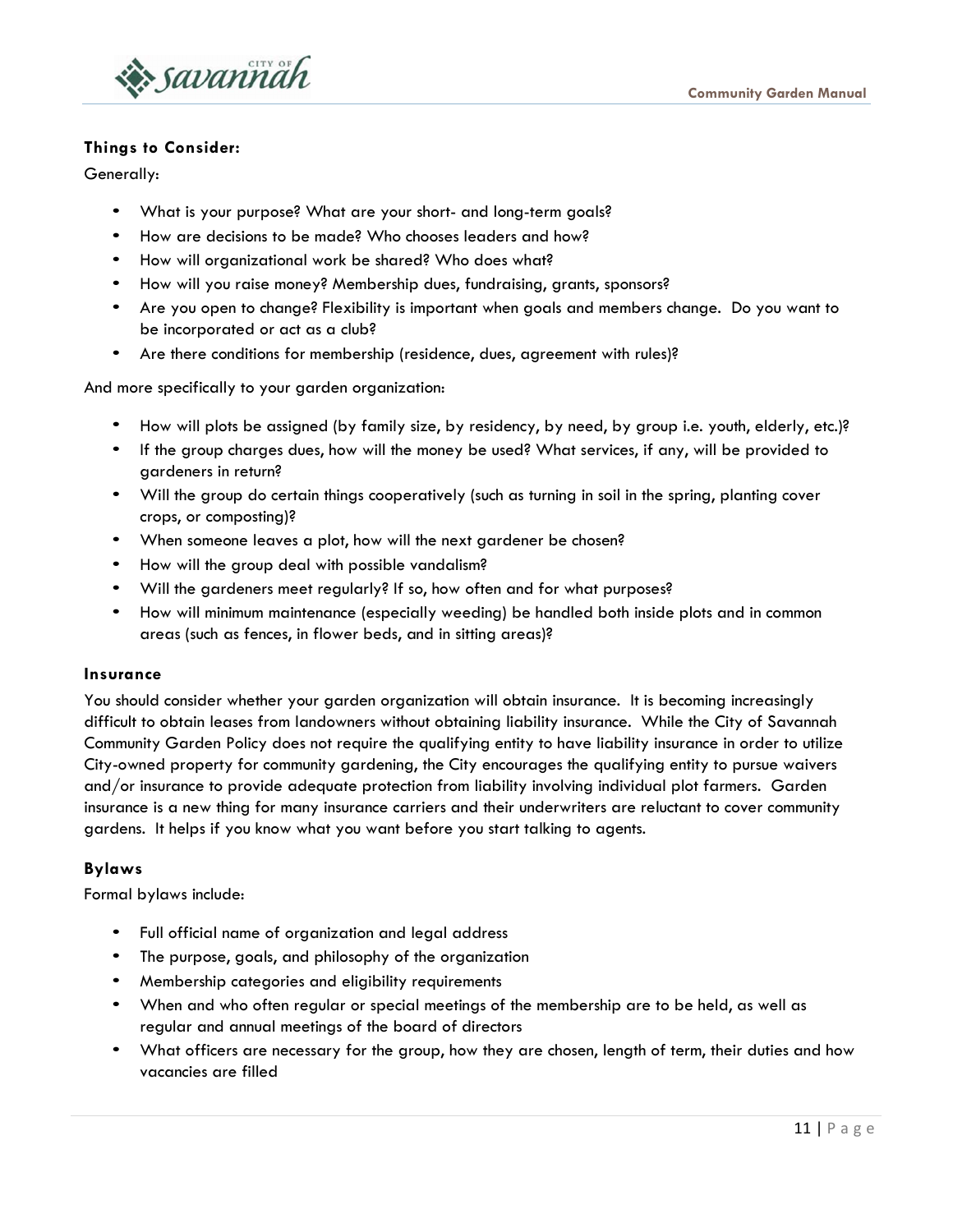

- Identification of special committees, their purpose and how they operate
- Process for rescinding or amending bylaws (this is generally made by simple majority)
- Any official policies or practices; e.g. garden group will avoid the use of hazardous substances; group will agree to keep all adjacent sidewalks in good repair; group will make all repairs necessary to keep equipment, fences and furniture in good order and repair.
- If the garden is on private property, the bylaws may include a hold harmless clause for the property owner: Sample—"We the undersigned members of the (name) garden group hereby agree to hold harmless (name owner) from and against any damage, loss, liability, claim, demand, suit, cost and expense directly or indirectly resulting from, arising out of or in connection with the use of the (name) garden by the garden group, its successors, assigns, employees, agents and invites."

#### Sample Guidelines and Rules

- I will pay \$\_\_\_\_to help cover garden expenses
- I will have something planted in the garden by (date) and keep it planted all summer/season/year long.
- If I must abandon my plot for any reason, I will notify the garden leaders.
- I will keep weeds down and maintain the areas immediately surrounding my plot, if any.
- If my plot becomes unkempt, I understand I will be given 1 weeks' notice to clean it up. At that time, it will be reassigned or tilled in.
- I will keep trash and litter cleaned from the plot, as well as from adjacent pathways and fences.
- I will participate in the fall cleanup of the garden.
- I will plant tall crops only where they will not shade neighbors' plots.
- I will pick only my own crops unless given permission by another plot user.
- I will not user fertilizers, insecticides or weed repellents that will in any way affect other plots.
- I agree to volunteer hours toward community gardening efforts (include a list of volunteer tasks which your garden needs)
- I will not bring pets into the garden
- I understand that neither the garden group nor the owners of the land are responsible for my actions. I therefore agree to hold harmless the garden group and owners of the land for any liability, damage, loss of claim that occurs in connection with the use of the garden by me or any of my guests.

To see an example of guidelines and rules from an established Savannah community garden, visit www.skidawayfarms.net/rules-regs/

#### Meetings

Many community gardens hold meetings of members every month or every other month. These meetings will help maintain a sense of community with your group and will be crucial in keeping the garden running smoothly. How formal these meetings should be is entirely up to your group—they can have a set agenda, can include a potluck dinner, or can take place at garden workdays. The import thing is that they address how garden tasks are being divided up, they allow the garden leadership to report back to the group about program or financial matters, and they give the gardeners a chance to voice concerns.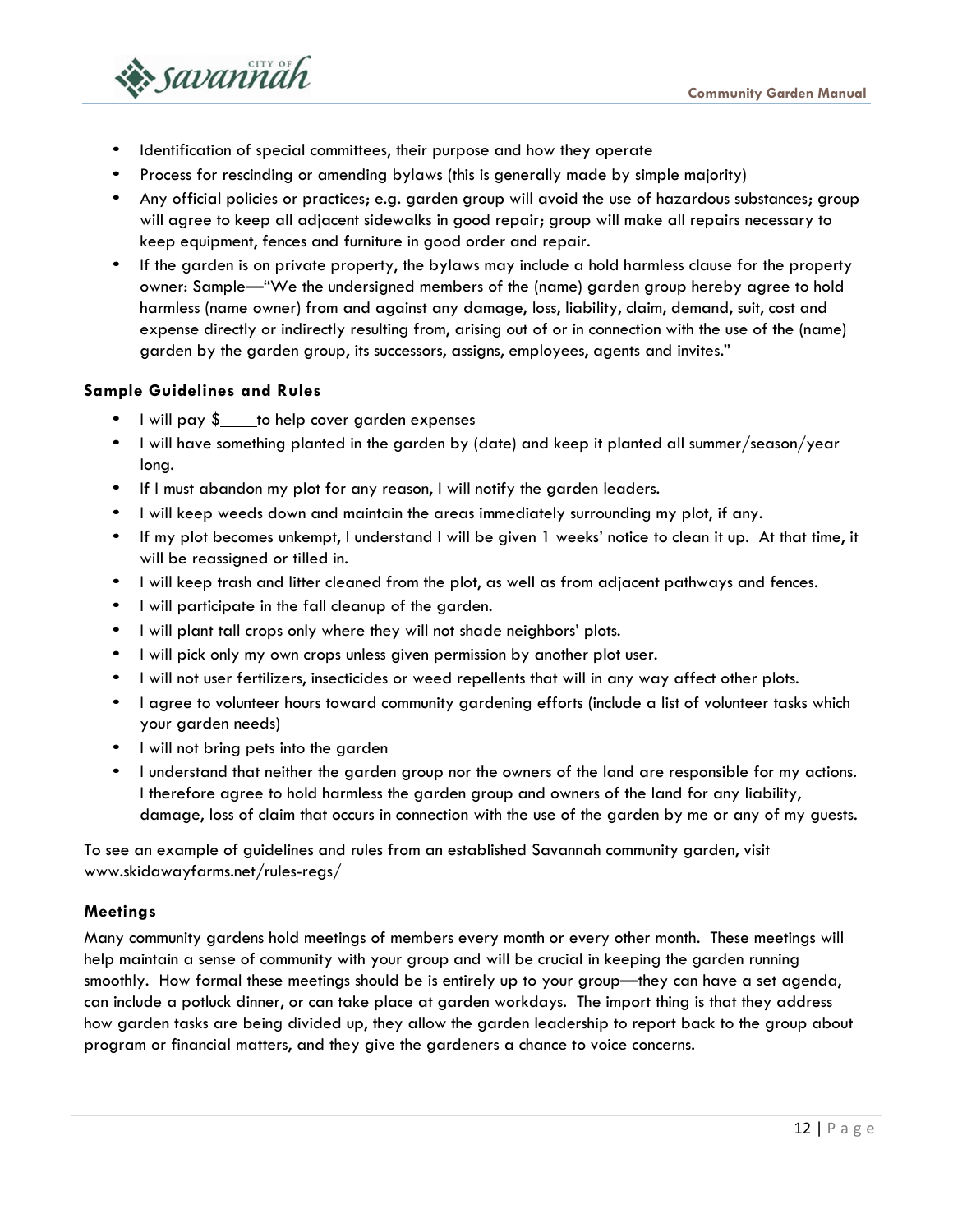

#### Garden Leadership

Your garden group may choose to elect its leaders. This can be done every year, or every two years, and will help ensure that responsibilities are divided equally, and that there is some accountability for them.

Leadership roles may include:

- President Sets up all meetings of the community garden group, especially the regular monthly meeting. The president is a good listener and does not try to take over the meeting. He or she knows how to run a meeting efficiently and how to deal with conflict appropriately. The president helps make decisions when it is not possible for the whole group to make them.
- Vice President Takes the president's place when he or she is unable to attend a meeting. The vice president is responsible for reminding everyone when and where the next meeting is to be held. He or she makes phone calls, mails postcards, or distributes flyers to all gardeners as meeting reminders. The vice president also packs up the president with information and advice to help them make decisions.
- Secretary Occupies one of the most important positions because he or she keeps records of all the group's business, writes and reads minutes at each meetings, and handles all correspondence for the group (thank you letters, donation requests, etc.)
- Treasurer You may not need this position if you do not charge dues. It can also be combined with the secretary position. The treasurer should be someone people trust and who is responsible with money he or she collects and keeps records of dues at each meeting, reports how dues were spent, keeps track of what the current balance is, and handles donations the group might receive
- Garden Manager Oversees the garden itself, making sure gardeners have what they need and are keeping up with their garden as they agreed to do. The garden manager should be someone who has a fair amount of gardening experience. He or she does not take care of individuals' gardens.

#### Conflict and Complaint Resolution

The garden leadership team should develop a plan to address any conflicts and/or complaints that may arise over time. The plan should include a committee to consider and respond to conflicts or complaints received from outside individuals and groups, as well as any conflicts or complaints received or involving garden group members.

The Gardener of Record is responsible for all aspects of garden operations, including the resolution of conflicts and /or complaints involving the garden. If the Gardener of Record is unable to resolve conflicts and/or complaints, the City may get involved to mediate a resolution or enforce the resolution of a non-compliance or code violation issue. The City reserves the right, in its sole discretion, to terminate and revoke garden agreements in situations where conflicts and/or complaints cannot be satisfactorily resolved.

#### Prepare and Develop a Site

If you are starting a community garden under the City of Savannah Community Garden Policy, be sure to pay special attention to the site design and construction requirements for the program outlined in the policy (pgs. 5-8)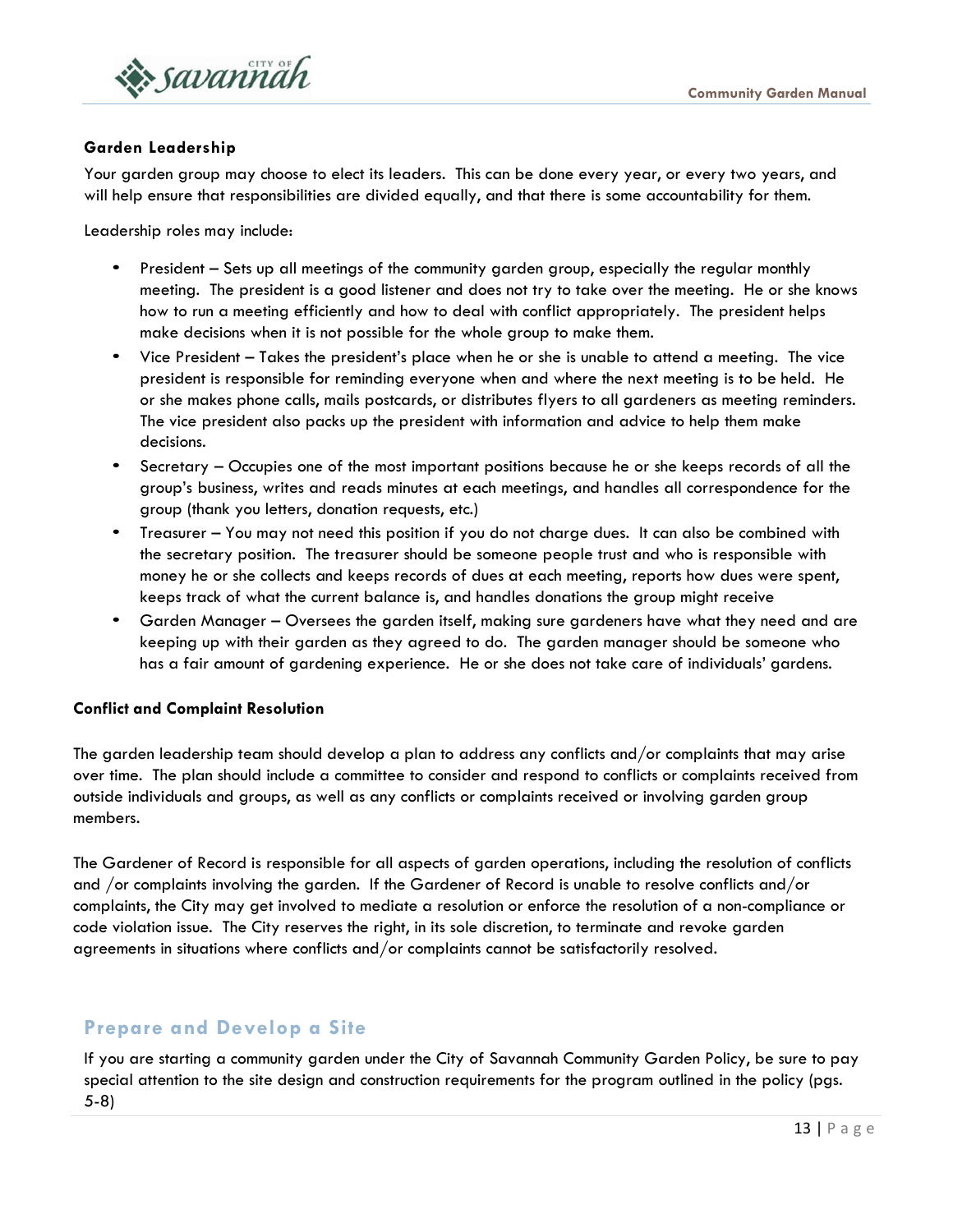

#### General Preparation

- Clean the space: in an urban environment pay special attention to broken glass and old nails
- Contact Dig Safe (www.georgia811.com/safediggingpro.aspx or by calling 811) to locate any buried utility lines before breaking ground
- Organize volunteer work crews to help with the initial construction of the garden. School groups, church organizations, Boy Scout and Girl Scout troops, and university organizations are always looking for service projects.
- Depending on your site, you may or may not already have access to a water source for irrigation. To find out about having a water account set up in the City of Savannah contact www.savannahutility.com and in Chatham County contact the area's water utility. You may also consider entering into an agreement with a neighboring homeowner to use their water for a fee.

#### Building Raised Beds

Gardening in raised can have many benefits. If you are starting a community garden under the City of Savannah Community Garden Policy they are required, but even if you are not, you should still consider them. Growing food in an urban, industrial, or formally industrial environment can have added concerns about soil contamination. Using raised beds with healthy soil brought from offsite will not only ensure the safety of your soil but will likely require less compost and fertilizers than Savannah's naturally sandy soil to get started.

Once you begin growing you will find that raised beds maintain better soil moisture, reduce soil compaction, fewer weeds, warmer soil early in the season, and less soil erosion.

Raised beds can be constructed from wood, cinder blocks, stones, or even metal sheeting. To keep costs down for your garden, try to find these materials second hand. Wooden raised beds are the most common, and will be explained here, but a simple Google search will provide instructions for building beds with other materials.



#### BEFORE BUILDING:

- Bare soil around the outside perimeter of the bed should be avoided, especially if you are concerned about contaminated soil. Create ground cover around the bed to maintain healthy soil within the bed: landscaping cloth, woodchips, crushed stone, straw on pine straw, or even a thick layer of compost. This cover will also help keep grass from growing up into your bed.
- Leveling the area with a shovel or rake will make it easier to build the bed frame. When the entire frame is flush to the ground there will be less soil loss and fewer weeds will grow up into the bed.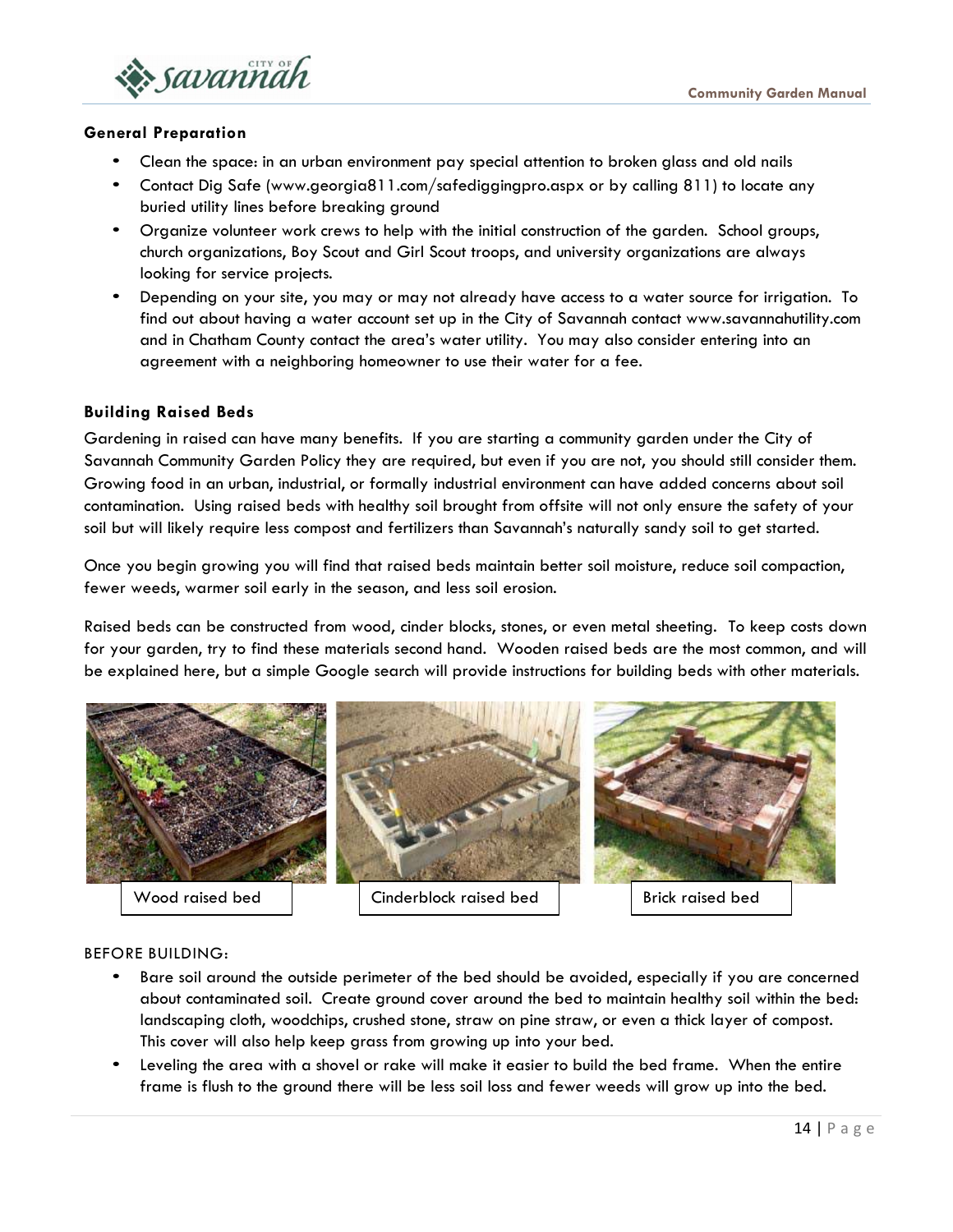

- Make sure there is nothing blocking sunlight to the bed area
- Decide on the height of the frame: 6" is the minimum for most crops while 10-12" will allow for some
- root crops such as carrots, radishes, and beets. Consider having a few tall frames (2-3') for handicap access or for growing potatoes.

HOW TO BUILD A FRAME For a 4x8' wooden frame that is 10" deep.

#### **Materials**

- 3 pieces of 2"x10"x8' wood, 1 piece cut in half into 2"x10"x4' pieces. Common types of wood used are untreated pine, which is the cheapest option, spruce, redwood, or cedar.
	- For attaching corners, you can use
		- Z-max brackets
		- Scrap wood (such as 2"x4" pieces cut into 8 or 9-inch lengths) and 3" screws



Align each 2x4 piece of wood onto the ends of the 4' boards. Drill about 5 screws into place. Then hold an 8' board so its end is flush with the 4' board, and insert screws (from the outside of the frame) through the 8' board into the 2x4 piece and into the end of the 4' board. Pay attention to where the screws are line up to avoid screws running into each other. Repeat on all corners.

Consider putting a water permeable membrane, such as landscaping fabric, in the bottom of the frame—it will help keep out weeds and will prevent mixing of the soil brought in with the soil already there. This is required under the City of Savannah Community Gardens Policy.

#### Soil

Some experts recommend a  $1/3$  compost,  $1/3$  peat moss, and  $1/3$  vermiculite or perlite for growing in raised beds, but this soil mixture can be cost prohibitive for most community gardens. A  $1/2$  compost and  $1/2$ loam or fine sand mixture can also be used, as can compost-loam mixtures with a higher percentage of compost. When choosing your soil, you should consider the organic material content, which will control how much nutrients the soil has, how long it will stay moist, and how compacted it will become.

The 4'x8'x10" bed outlined above will require about 1 cubic yard of soil. A soil calculator can be found at www.gardeners.com/soil-calculator/7558,default,pg.html for soil required for other sized beds.

#### FREE SOIL FOR CITY OF SAVANNAH COMMUNITY GARDENS

In order to make starting a garden under the City of Savannah Community Garden Initiative as accessible as possible for all residents, we are pleased to off a free source of soil to community gardens participating in the City program.

In an effort to manage the City's landfill more sustainably, a program was established to compost residential yard waste, along with horse manure, to produce high quality soil. The material is composted for 9-10 months, then it is screened to remove any large woody particles. The resulting soil is high in organic matter and drains well, making it suitable for growing in raised beds. While this free source is available, gardens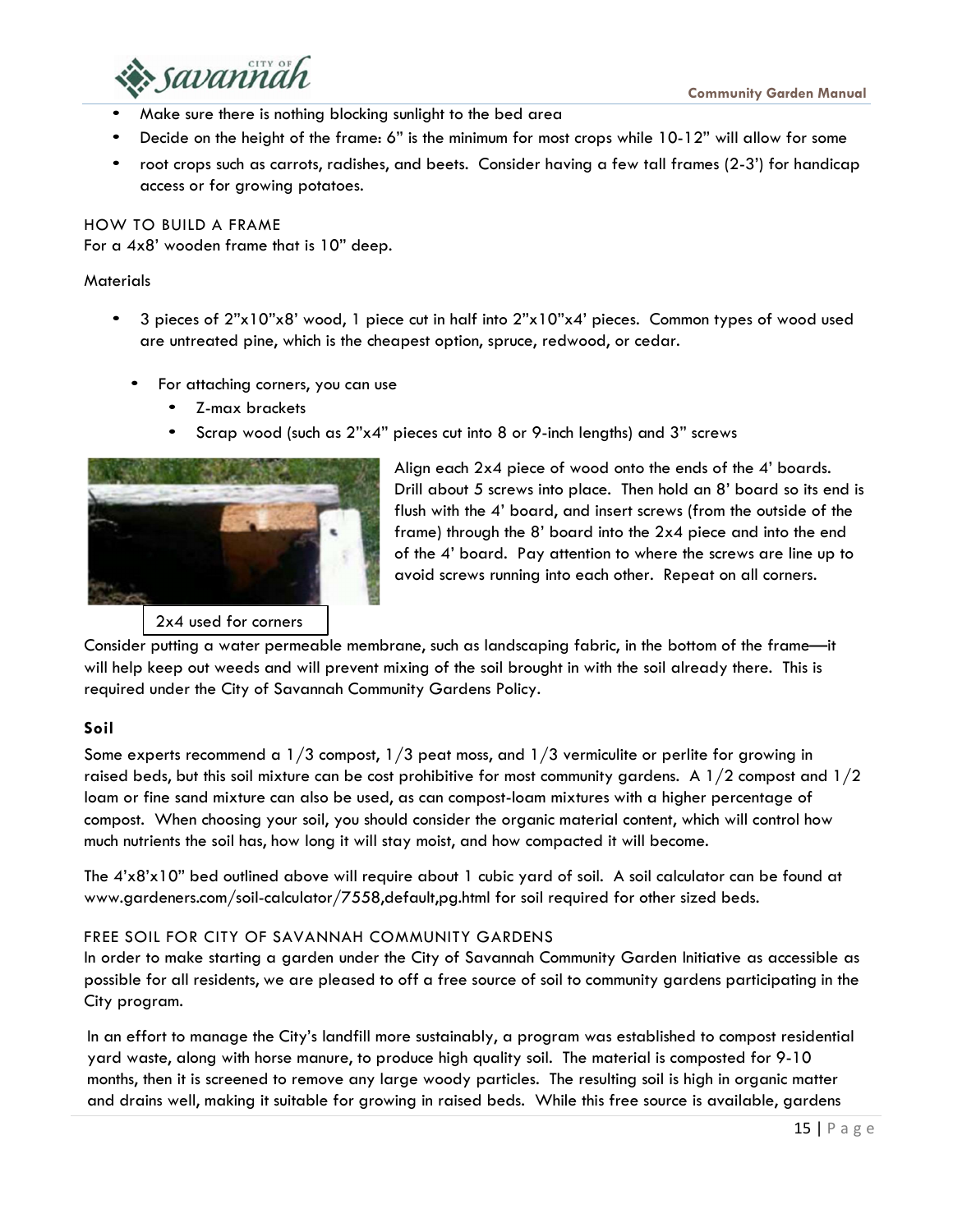

are still welcome to purchase soil for another source.

The soil is located at SamJay Services at 5202 Ogeechee Road. Upon final application approval each garden group will be issued a Soil ID Card with the garden name—you MUST have your Soil ID Card with you to receive soil.

Please call SamJay Services at (912)239-4908 at least 48 hours before you intend to pick up soil to schedule an appointment. SamJay Services can also deliver soil, but you will be responsible for paying their delivery fee.

This soil is only for use in the community garden. While there is not a set limit for how much soil each garden may receive, soil for each garden is tracked and should not exceed the needs of the garden layout. As

outlined in the City of Savannah Community Garden Funding Agreement, if this soil is accessed for any use other than the community garden, including personal use or sale, the garden group will be responsible for reimbursing the City for the total value of the soil improperly used.

Please contact Eric Chin at (912)651-6524 or echin@savannahga.gov with any questions.

## GROWING A COMMUNITY GARDEN

## What to do and when to do it

This section is meant to be a starting place for new gardeners, not a schedule to be strictly adhered to. Gardening is all about learning as you go and figuring out what works for you and for your garden!

See the Garden Resources section to find where you get answers to any questions you may have and to find out about classes and workshops coming up. Look for books such as Month-by-Month Gardening in Georgia by Walter Reeves and Erica Glasener for a more complete guide.

#### JANUARY

- Take soil samples, if you have not already done so, to determine what nutrients need to be added to your soil
- Apply and soil amendments you may need
- Add compost or manure to soil and till it under to improve the soil structure
- Gather tools and equipment for the upcoming season
- Start planning your garden for the year. Choose vegetables that you and your family like to eat
- Order seeds
- On a nice day, turn compost pile if it has not been turned in a few months

#### FEBRUARY

- Draw up a garden plan for the spring and summer so you know where in the bed to plant the first seeds and transplants
- Start planting cool season crops such as carrots, collards, lettuce, mustard, English peas, Irish potatoes, radish, spinach, Swiss chard and turnips
- Start your garden transplants at the end of the month (4-6 weeks before they are to be set out) for warm season crops (tomatoes, peppers, eggplant)
- Start a journal of your garden; include your plan, planting dates, insect problems, etc.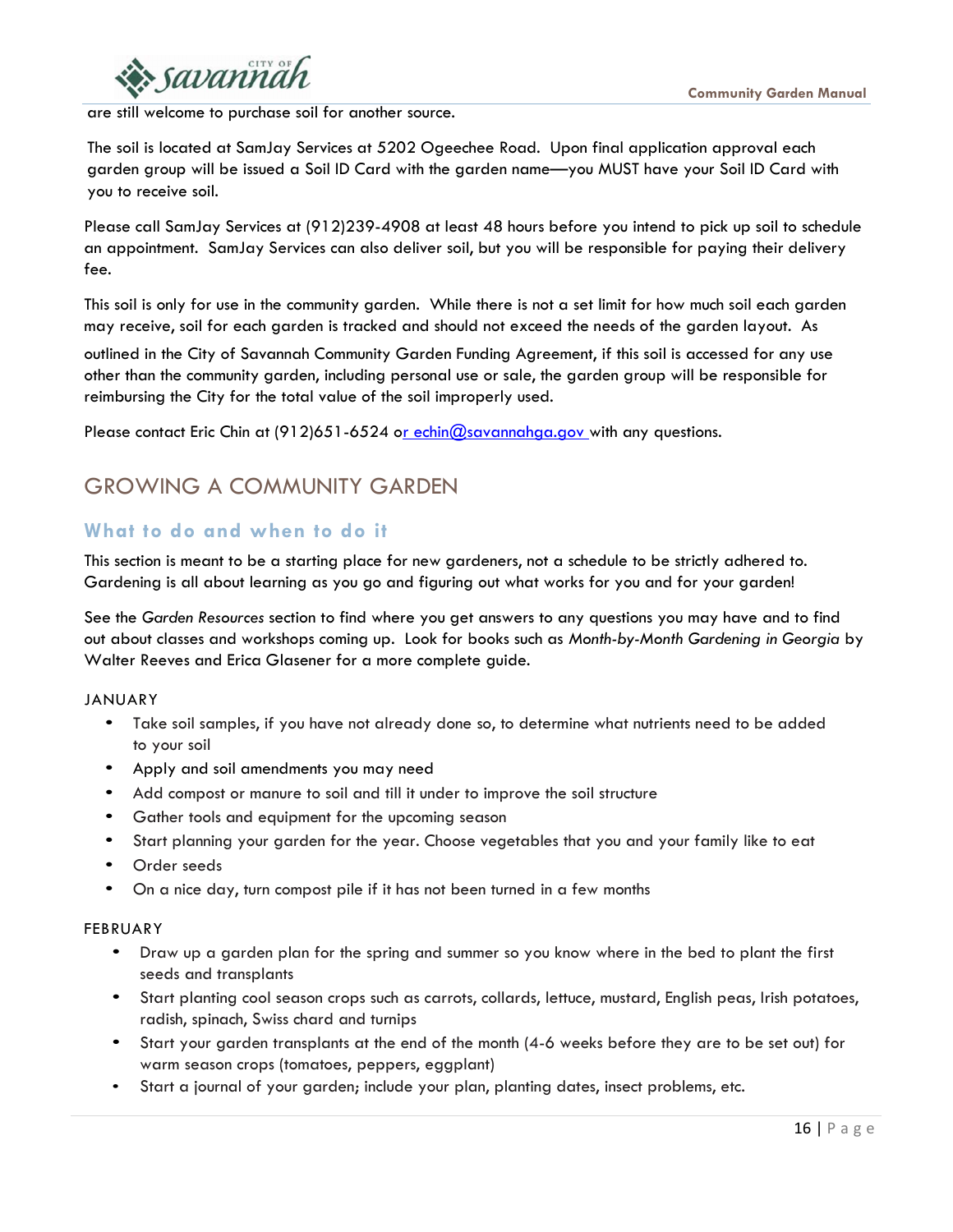

#### MARCH

- The last frost is usually by late March so do not plant anything that hates cold (tomatoes, okra etc.)
- Make second plantings of turnips, mustard, radish and spring onions
- Thin plants that you seeded last month so they have room to grow
- Prepare the beds that will be used for summer crops. Planting of summer crops can begin at the end of March or early April depending on the weather

#### APRIL

• Plant transplants of warm season crops weather permitting. Be sure that transplants you are started from seed have a chance to harden off, or become accustomed to cool outside weather, before being planted out in the garden

#### May

- Make additional plantings of beans, corn and squash. Plant as much as you think you will eat and enough to preserve for eating next winter
- Install trellises and stakes for pole beans, tomatoes, and vining crops to climb and thereby save space in the garden
- Be on the lookout for insect and disease problems
- Finish mulching around all plants

#### JUNE

- Harvest crops as they are ready. Harvest onions and Irish potatoes when two-thirds of the tops have died down
- Rip out any spring crops that are spent. Compost disease-free plants
- Plant sweet potatoes
- Keep garden mulched and weeded
- Water as needed being sure to water deeply once or twice a week
- Continue keeping your journal. Record what grew well when you harvested, weather conditions, etc.

#### JULY

- Make additional plantings of crops that will grow through to cool weather, such as tomatoes, squash, cucumbers, beans
- If you have the space, plant pumpkins for Halloween
- Keep harvesting crops that are ready, so they will keep producing
- Side-dress heavy-feeding vegetables with fertilizer as needed
- Continue to water as needed and weed
- Start planning your fall garden

#### AUGUST

- Plant snap beans, cucumbers and squash seeds by August 15 for a fall harvest
- Start seeds for cool season transplants, such as broccoli, cabbage, cauliflower, collards, kale and onions in a half-shaded, cooler area
- Prepare soil for fall planting of cool season crops
- Continue harvesting, weeding and watering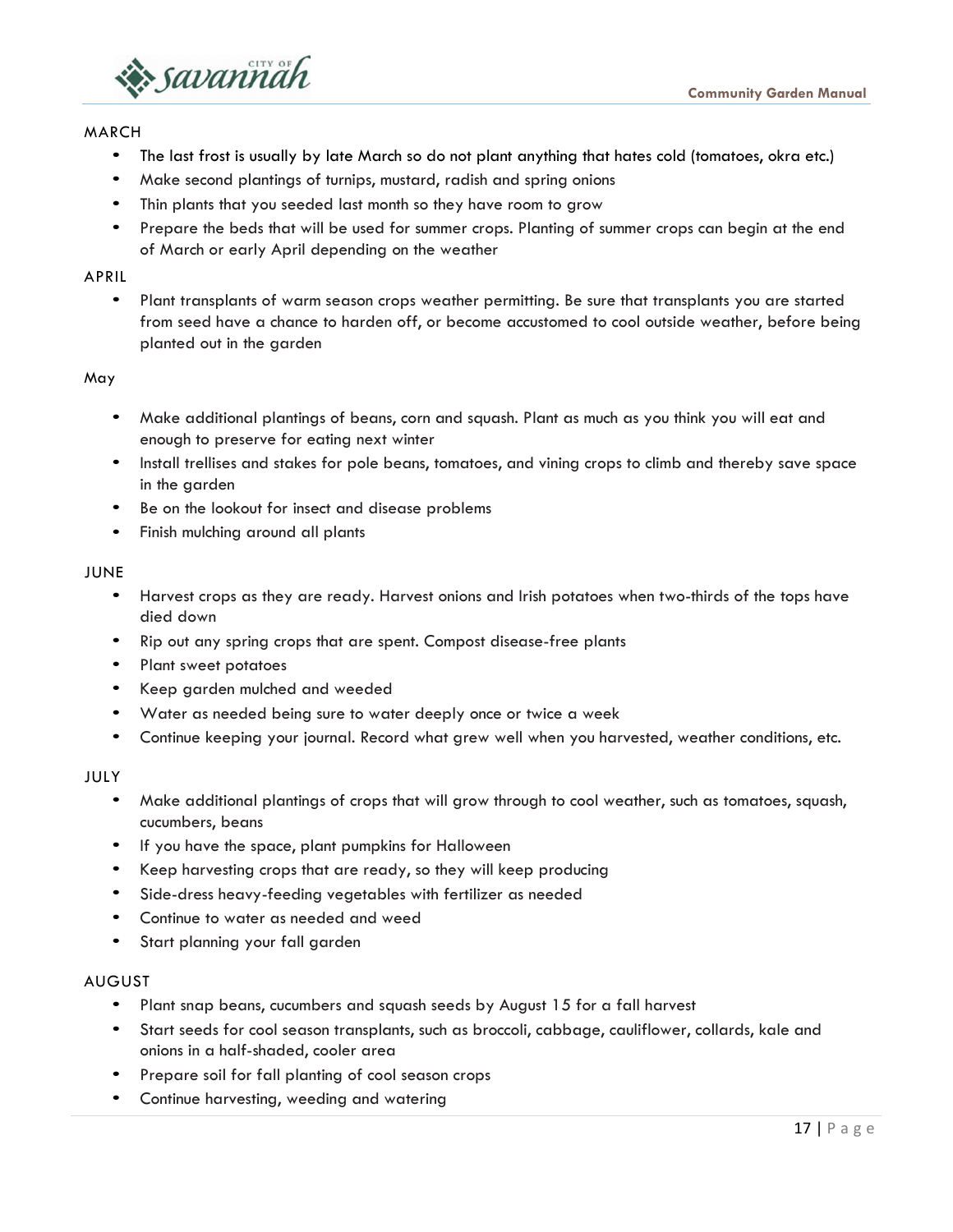

#### SEPTEMBER

- Plant fall garden seeds and transplants during mild weather. Transplants will do best if planted on a cloudy day or shaded for a few days until they are adjusted
- Add more mulch as needed around plants
- As summer crops die, pull up and add to compost pile. They will decompose faster if cut up into small pieces rather than put in whole. Turn compost as needed
- Start collecting leaves to add to compost pile
- Make notes in your journal regarding what produced well, what you had problems with

#### **OCTOBER**

- Continue pulling out spent summer crops and adding them to the compost pile
- Remember that although the first frost date is not usually until early-November, an early frost could occur. Be prepared to harvest all peppers and green tomatoes before frost
- Sow a cover crop in beds that are not planted

#### NOVEMBER

- Harvest fall crops as they are ready
- Fall is a good time to build up the soil for next year. Add lime, manure and organic material to the soil and turn it under. Cover crops should be planted in all empty beds to help improve soil structure and fertility

#### DECEMBER

- Cold weather crops can be grown through December
- Clean up the garden
- Turn the compost pile if needed
- Clean all tools and note which ones need to be replaced
- Review your journal and make notes about what you would do differently next year. It is not too early to think about next year's garden

## Crops for Georgia Gardens

Not all vegetables grow well under the same conditions. Some grow only when the weather is cool and are therefore called cool season crops. Others grow only when the weather is hot and are called warm season crops. In the Savannah area, early spring and late fall are considered cool seasons. The planting of cool season crops in the spring can begin as early as January or February. Our last frost date is late-March, so do not plant any warm season crops before then that may be hurt by cold weather. Crops like okra demand that the soil be warm before germinating, so wait until April or May to plant them. Cool season fall crops can be planted when night temperature starts falling into the 60s, generally in October. Some of these crops must produce before the first frost which is usually in late-November. Others, like kale or brussel sprouts, will survive a heavy frost. It is common to harvest collards, kale, spinach and leaf lettuce all winter long. Below is a list of warm and cool season crops.

NOTE: The following information was compiled for Georgia as a whole or for the Atlanta area. In Savannah planting/harvest times may vary by a few weeks.

Warm season crops that you can plant in the spring and harvest in the fall: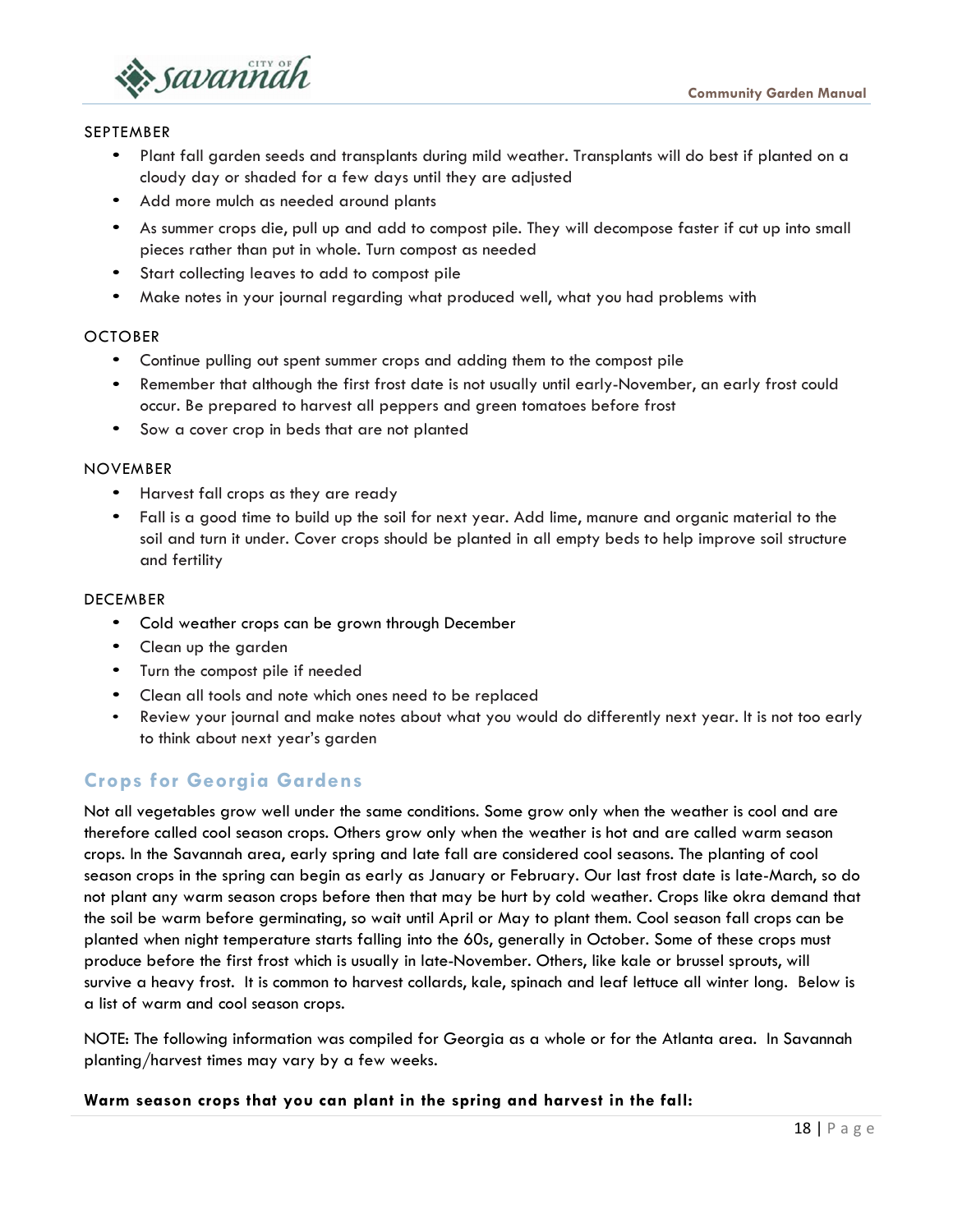

Artichokes Beans

Broccoli **Carrots Cauliflower** Corn Eggplant Field Peas Gourds Okra **Peanuts** Peppers Pumpkins **Sunflowers** 

Sweet Potatoes

#### Cool season crops that you can plant and harvest during the school year:

Beets Brussel Sprouts Collards Garden Peas Irish Potatoes Kale Kohlrabi Onions Radishes Spinach Turnips

ARTICHOKES – Plant in April, harvest in late August early September. For best results, plant artichokes in the ground as soon as the weather warms up. Artichoke seeds look like cantaloupe seeds, and they sprout vigorously. The only trouble with growing artichokes is helping them survive the winter. Prior to the first frost, prune the leaves and put sand and saw dust around the base.

BEANS – It is very important when planting beans not to plant them prematurely. It is best to plant them in late April or early May. Beans are a part of the legume family and can fix nitrogen for themselves. Organic fertilizers such as manure and compost are recommended with planting beans.

BEETS – Beets are cool weather plants that can be planted in the early spring and fall. Beets can tolerate the frost and have no problem germinating during cold weather. The roots of beets should be harvested when they are the size of a ping pong ball. Be sure not to leave them in the ground too long or they will have a displeasing taste.

BROCCOLI – Broccoli can be grown in both fall and spring. When preparing to plant broccoli, you can either plant the seeds indoors or transplant them when they have six leaves or plant them in rows in a prepared garden bed. Broccoli can be planted in February and harvested in May or June.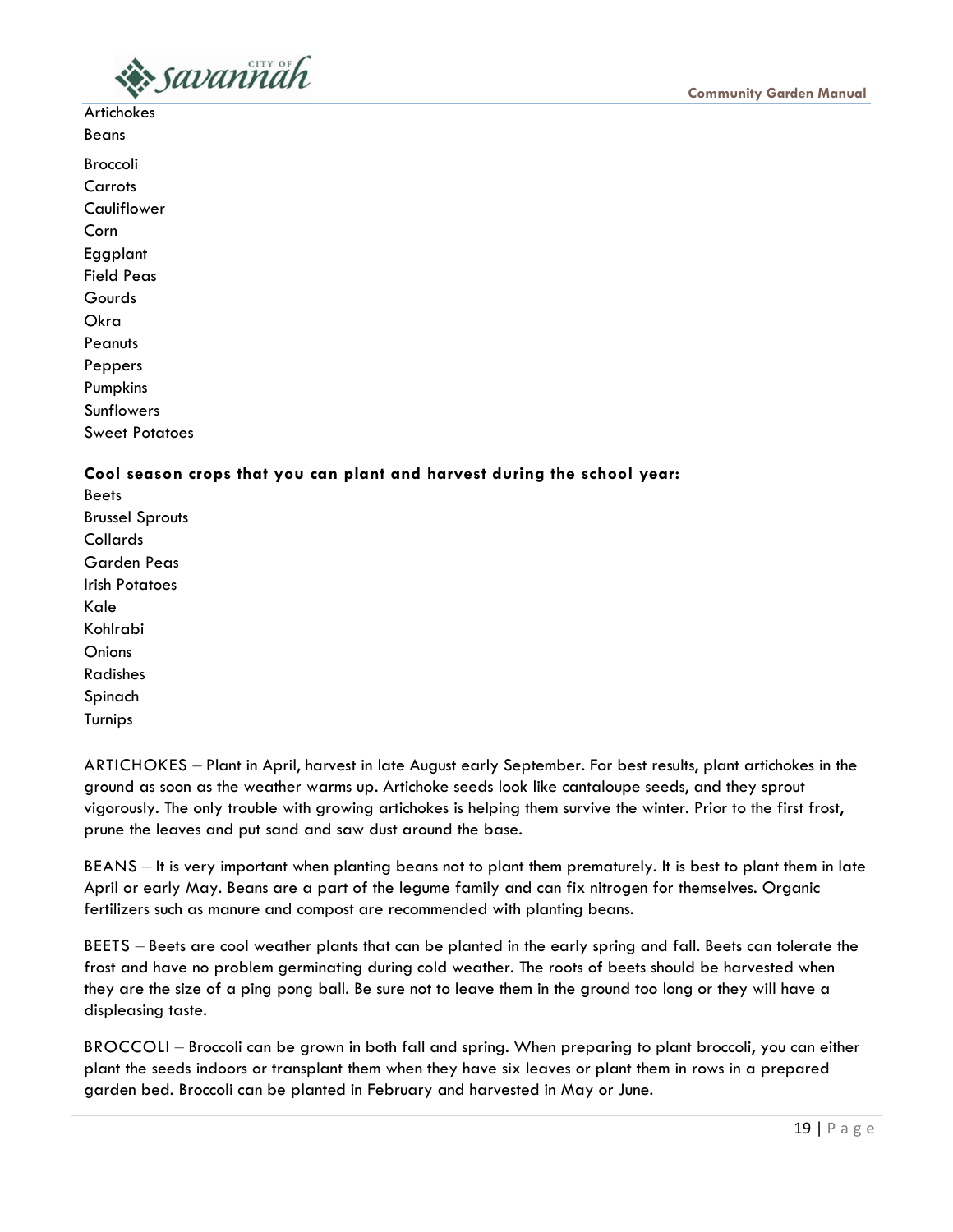

BRUSSEL SPROUTS – Begin cultivating seedlings indoors in the presence of sunlight in large Styrofoam cups. It is very important that seedlings receive light evenly on all sides. Therefore, you must rotate the seedlings each day when they begin to grow. Before transplanting the Brussel sprouts to the garden, make sure you have adequate spacing. Individual holes should be filled organic fertilizers and watered.

CARROTS – Carrots are planted during the warm season. Carrots are usually planted in a loose, sandy, loamy type soil or in a clay soil fertilized with organic material. For best results carrots should be planted in a raised bed no more than two and a half feet wide. Carrots need an abundance of potassium; a good source of this nutrient is wood ash.

CAULIFLOWER – Cauliflower is another one of those crops that can be planted in the fall and in the spring. Timing is important because cauliflower likes a little cool land and a little warm weather. Therefore, you must plant by mid-March in the spring and early September in the fall.

COLLARDS – Collard greens are very heat tolerant and require a lot of nutrients. For good growth, mix compost into the soil bed where you will be planting. Collard greens can be planted twice a year, once in the spring and once in the fall.

CORN – The best time to plant corn is in April or May. Corn requires a lot of space and fertilizer. It needs a large amount of nitrogen and micronutrients. Manure is a good organic fertilizer to use when planting. Corn should be altered with other crops like squash or beans so that it does not deplete your garden of essential nutrients.

EGGPLANT – Seeds should be started inside, just before the last frost in mid- to late March. Once seeds germinate, they need plenty of sunlight. Eggplants should be transplanted outdoors in late April or early May. This crop is harvested in late summer.

GARDEN PEAS – Peas are cool season crops that endure cold weather. Peas usually germinate when the temperature drops down to about forty degrees. There are three varieties of peas 1) snow peas, 2) English peas and 3) sugar snaps. Peas have the ability to create nitrogen for themselves from the air and require little or no fertilizer at all.

FIELD PEAS – Field peas are warm season crops that should be planted in late May or early June. Field peas are very sensitive to cool weather and require warm nights for survival. Field peas are also drought resistant and able to absorb nitrogen from the air and store the nitrogen in its root system.

GOURDS – Plant gourd seed in late April or early May. They should be planted alongside a fence to support the vines. Large amounts of fertilizers will increase the yield at harvest time. Use manures and compost to fertilize the soil. Mulch the plants with straw or newspaper to reduce weeds. Gourds have a long growing season and need to be in the ground by the middle of May to harvest by the end of September.

IRISH POTATOES – Irish potatoes grow best during the cool, wet season. March is probably the best time to plant while it is still cool. However, potatoes can also be pre-planted in the fall if the weather is too wet in the spring. Seed potatoes should be cut into pieces and planted. Once potatoes begin to mature, they should fall to the ground. Potatoes swell in the area where the main stem turns to roots. This is the area that should be protected by covering with mulch.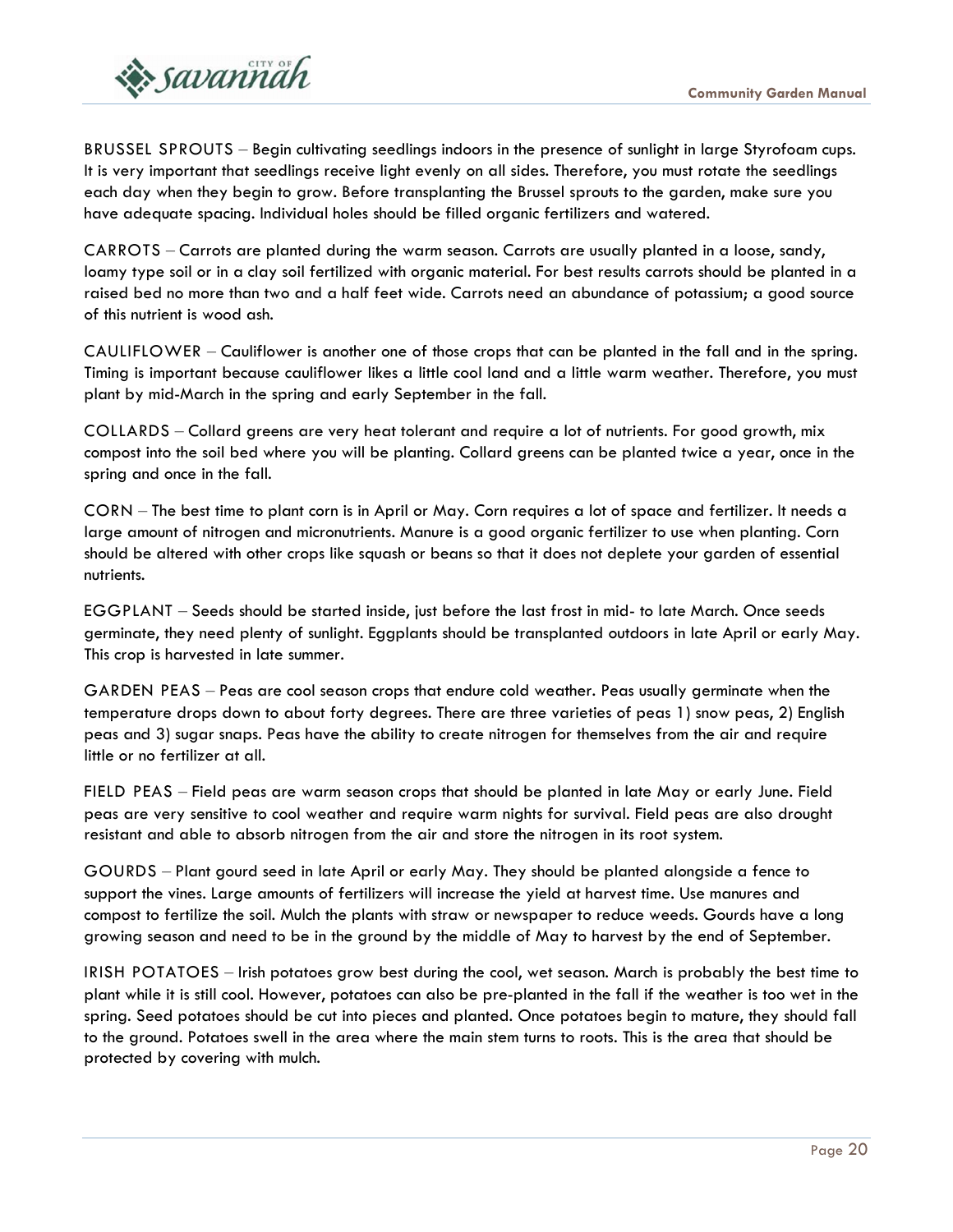

KALE – Kale is a fall crop that can be harvested in the winter. Seeds should be cultivated in late August and planted in areas where other brassicas (cabbage, broccoli, and collards) were previously planted. Add an inch of compost to the planting bed to increase nutrient availability. During the middle of winter, kale will receive some damage from frost. However, do not be alarmed. Kale will eventually grow new leaves.

KOHLRABI – Kohlrabi is a member of the brassica family. These plants mature in a short period of time. Spring planting can be done in February to late March. These seeds can be planted into the ground or grown from seedlings. Kohlrabi does not require special attention because it can adjust to poor conditions. However, to ensure a good harvest you should spread a little compost in the planting area.

OKRA – Okra is a warm season crops that requires Mother Nature to do all the work. Okra thrives during the summer when it is hot and muggy. Crops should be planted in mid-May or early June. Small amounts of compost or manure should be worked into the soil. Plant okra in rows to ensure a good harvest.

ONIONS – Onions grow best in the northern states due to cooler temperatures. However, onions can grow in the southern states, but they require careful preparation. There are seven different categories of onions that one can grow: 1) bulb onions grown from seeds or seedlings, 2) bulb onions grown from sets, 3) green onions or scallions grown from seeds, 4) leeks, 5) shallots, 6) Egyptian multiplying onions and 7) bunching multiplying onions.

PEANUTS – Peanuts require a long hot growing season. Peanuts grow best on warm soils after the harvest of a spring crop. They have capabilities to absorb nutrients from the soil quite well. Therefore, if they are planted in a spot where a crop was well fertilized, the peanuts will not require any fertilization. Peanuts love warm soil for seed germination. The area where they are planted requires constant weeding. This crop is pretty drought resistant. However, there are two crucial moments when watering is necessary: 1) just before flowering and 2) just after the pegs enters the ground. Peanuts grow best on sandy soil and can tolerate clay soils as well. They need to be planted in the month of May.

PEPPERS – Peppers are perennial plants that are easy to grow, providing that the grower has a great deal of patience. Peppers need warm, clay soils to retain moisture. Dig a hole for each plant. Make sure the hole is big enough to allow the roots adequate space. Fill each hole with compost or manure. Once peppers begin to grow, you can mulch with hay or straw.

PUMPKINS – Pumpkins should be planted in a warm soil during the month of May. Pumpkins require a little more than one hundred days until they are ready to be harvested. Pumpkin seeds planted in May will be ready to harvest in late August. You can also wait until June before planting to allow the seeds to mature.

RADISHES – In the South, radishes can be planted from mid-February to April. Plant them along with carrots and spinach. This crop matures fast and produces an abundance of seeds. They should be thinned at least two inches apart.

SPINACH – Spinach can be planted three times a year, early-fall, mid-fall and the first of spring. Spinach is a water crop that likes cold weather. This crop should be planted in a well-drained bed mixed with organic fertilizers. Sow seeds and plant them about  $\frac{1}{2}$  inch deep. Watering is required only if rain is scarce.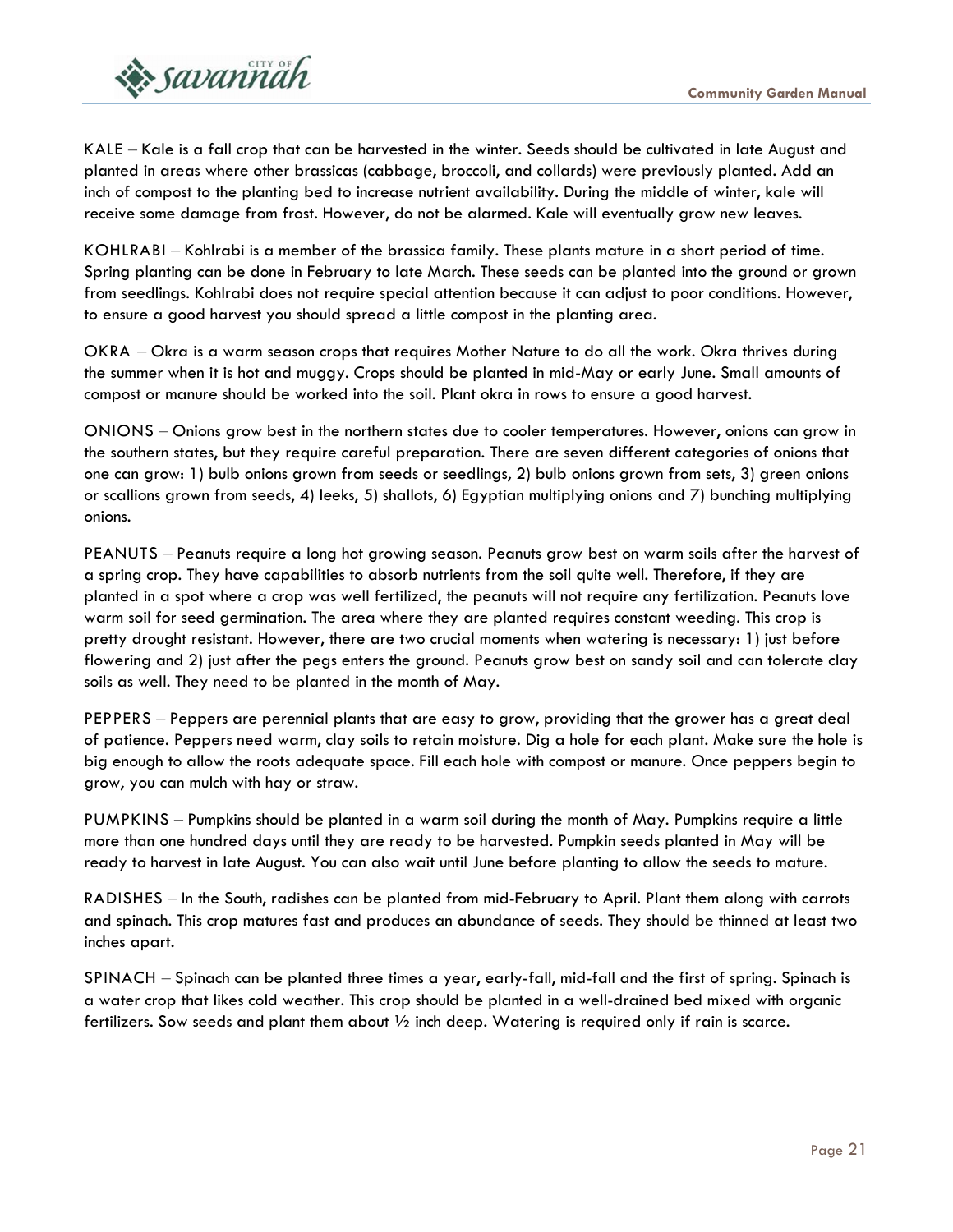

SUNFLOWERS – Plant sunflower seeds in April or May. Stick them an inch deep into a soil mixed with compost or manure. This will enable the plants to grow taller and produce more seeds. Once the plants have sprouted, thin them so that each plant is at least 12 inches apart.

SWEET POTATOES – Sweet potatoes grow best in hot humid weather. Unlike most plants, they prefer acidic soils. They do not require large amounts of nitrogen. However, they do require large amounts of phosphorus. A good source of phosphorus comes from rock phosphate and wood ash. These fertilizers should be worked into the soil. Once the plants have become established, mulch them with hay or grass clippings to help retain moisture.

TURNIPS – Plant turnips in late August or early September. These plants love cool weather. Lower temperatures will even improve the taste and texture of the leaves and roots. Therefore, you may want to wait until the temperatures drop into the 40s before you begin to harvest them. Although turnips like cool weather, they cannot withstand a cold freeze. Thus, they should be picked before this occurs.

## Unwanted Pests in the Garden

APHIDS – If there is a colony of ants' present, you can almost be sure that aphids are too. Ants colonize aphids. The two insects depend on each other for survival. Aphids love to suck the juices from plants. They carry bacterial and viral diseases that could infect the plant. Using a spray made mostly of water and a few drops of detergent can control aphids.

BLISTER BEETLES – This insect feeds on potatoes, tomatoes, eggplants, beans and other crops. Blister beetles are black with a yellow stripe. They usually feed in groups and leave a black deposit behind. Do not squash them on the plant because their body fluid can cause blisters on the plant. Freshly cut cedar branches can be used as a remedy for repelling the blister beetle.

CABBAGE WORMS – These worms feed on the brassica (cabbage, broccoli, collards, etc.) and other leafy vegetables. Bacillus thuringiensis is a common insecticide used to kill cabbageworms. This biological control is effective and harmless to humans. Spray weekly to kill the eggs that the cabbage worm has laid.

COLORADO POTATO BEETLES – These insects are yellow with black stripes down their back. The adults feed on leaves. However, most of the damage comes from the larvae stage. The adults lay eggs on the underside of the leaves. After the eggs hatch, the larvae feed heavily on the leaves of the potatoes. Bacillus thurngiensis is effective in controlling the insect during the larvae stage. However, the best way to control beetles is to hand pick them off the leaves every couple of days. Planting potatoes with beans reduces the presence of the beetle as well.

CUCUMBER BEETLES – Cucumber beetles are the size of ladybugs. However, unlike ladybugs, these insects can severely damage cucurbits (melons and cucumbers). They are light green with yellow stripes or spots. Painting a yellow board and covering it with a sticky substance like honey or glue can trap the cucumber beetles. The yellow board will attract them to the sticky substance. Wet the leaves and the insects will fly away.

CUTWORMS – These worms live in the ground and eat green plant material. They include larva from over two hundred moths. At night they love to come out and feed on tender seedlings. Watering seedlings during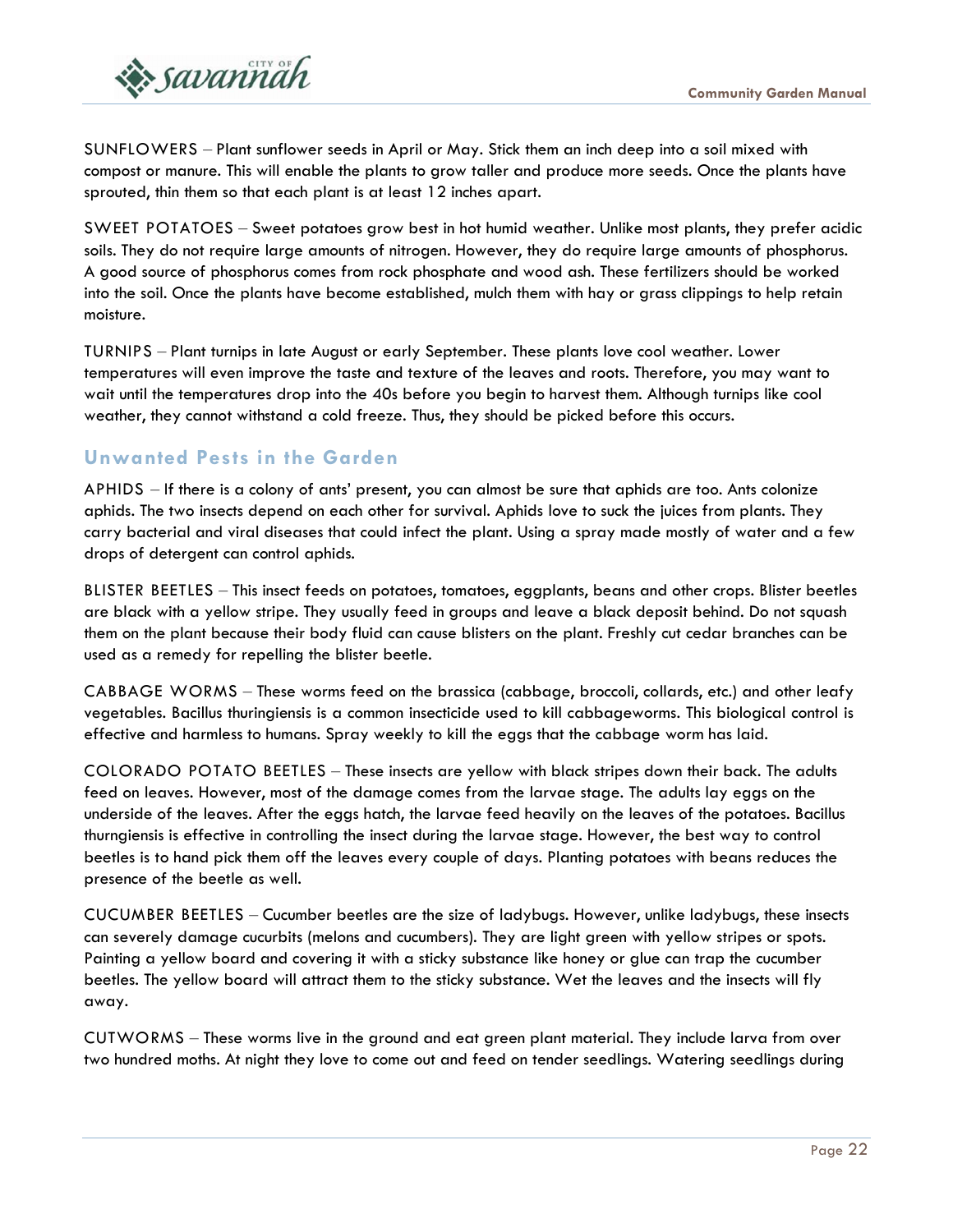

the day will bring them to the surface and make them easy prey for birds. Furthermore, tilling the soil in the fall and leaving it exposed will help the birds find the worms easily.

FLEA BEETLES – Flea beetles thrive in hot humid weather. They feed on numerous garden vegetables and they love to destroy eggplants. They leave tiny holes in the leaves. Control these beetles by spraying the leaves of the plant with water regularly during drought periods and remove all dead foliage.

HARLEQUIN BUGS – These bugs have a colorful black, red or yellow pattern on their backs. They eat mostly collards, turnips and potatoes. These bugs hide or hibernate in dead plant material, so maintain the garden area by removing all dead plant material.

JAPANESE BEETLES – These beetles normally feed on peaches, blackberries and other fruits. However, they will feed on corn silks and leaves of various vegetables. These beetles are active during mid-June to the middle of August. Japanese beetles cannot tolerate hot dry summers and will not usually be a problem. Furthermore, dusting the leaves with rotenone during the morning, every two days will also prevent large outbreaks of Japanese beetles. These beetles are active during the mid-day and applying the dust in the morning will give the dust time to react.

MEXICAN BEETLES – These beetles look like ladybugs, but they have pinkish brown color and they are slightly larger. They are not active each year, but this does not mean they are not present. Female Mexican beetles can lay up to 500 eggs on the underside of leafy plants. When the female lays her eggs, it is the larva that does the damage to the plants. Therefore, if you spot a Mexican beetle, move it from your garden.

NEMATODES – These soil-inhibiting organisms that feed on the root of plants limit the plants ability to gather nutrients. If nematodes are present on your site, it is probably best to move your garden to another area.

SPIDER MITES – These insects only cause damage during very dry summers. Spider mites are microscopic and are hard to see with the naked eye. These insects cannot tolerate wetness, and watering with a forceful spray will help to alleviate the problem. These insects attack mostly eggplants, tomatoes, squash and peppers.

SQUASH BORERS – Squash borers are larval worms that cause plants to wilt. These borers leave a greenish yellow substance as evidence on the stem of the plant. The most effective way of controlling squash borers is to inject bacillus thuringiensis into the holes that the squash borers left.

SQUASH BUGS – These bugs are about half an inch in length and are brown. Squash bugs attach to melons, cucumbers and sometimes tomatoes. Spraying the foliage of the plants with water will force the bugs to flee to the top of the plant where they can easily be hand-picked. Also, rotenone is an effective control spray for squash bugs in the larvae stage.

## Beneficial Creatures

BATS – Bats do not come out during the day. However, at night they hunt for insects and other prey. Bats are helpful to gardens because they like to eat many of the unwanted pests present. If you have a lot of insects in your garden, you may want to build a house with a water supply to attract bats.

BEES – Although many people view bees as harmful because they may sting, bees are helpful in the garden. Bees assist in transferring pollen to other plants, which help fruit and vegetables to grow. If bees are present in your garden, this is an excellent sign that your garden will produce a good harvest.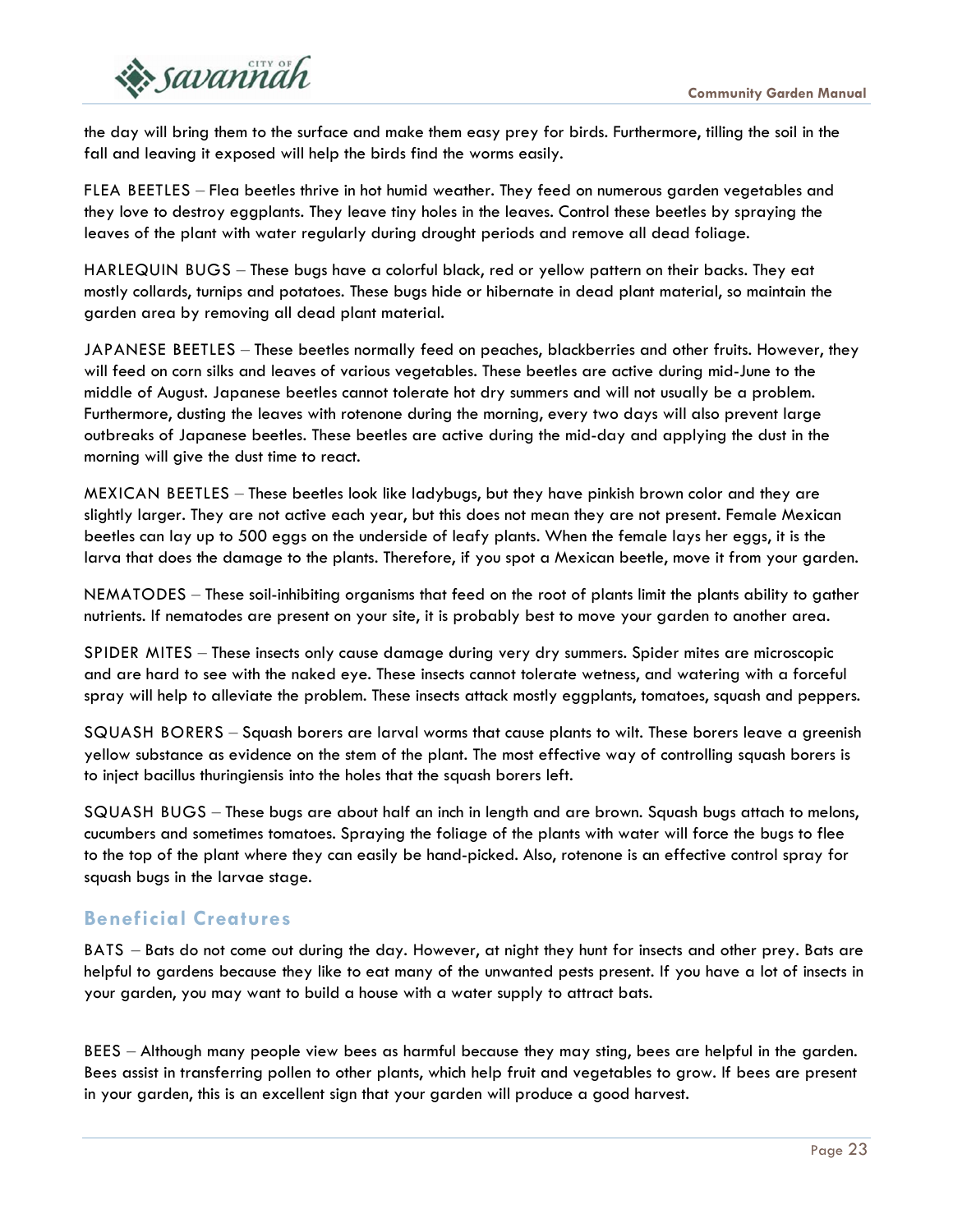#### Community Garden Manual



BUTTERFLIES – Butterflies are beautiful creatures that help transfer pollen to fruits and vegetables, like bees. Children love to catch butterflies and keep them in jars.

EARTHWORMS – Some people may view earthworms as yucky, but they are very beneficial to gardens. Earthworms help to aerate the soil by losing soil particles. This makes it easy for the roots of vegetables to move through the soil and collect water and nutrients. Earthworms excrete waste called worm castings. This excretion is very fertile and is considered an organic fertilizer.

LADYBUGS – Ladybugs are usually pinkish red with black spots. These bugs are helpful to a garden because they eat a large number of aphids. This is one insect that is your friend, and you should be happy that ladybugs are present.

PRAYING MANTIS – This insect acts like a policeman in the garden. This fellow patrol the garden and looks for insects that are harming vegetables and eats them.

SNAKES – The sight of a snake frightens many people. However, most snakes found in the garden are harmless. Nevertheless, keep a safe distance from them. Snakes like to prey on some of the insects that are destroying the vegetables in the garden.

SPIDERS – Spiders are very helpful to gardens because they trap and eat many of the harmful insects. Spiders rest in the comfort of their woven web. Their web is very hard to see, and many insects walk right into them. Therefore, if possible, try not to disturb a spider's resting area.

TOADS – Toads have long, snappy tongues and love to eat various insects.

## Composting

Broadly described, composting describes a method and an end-product in which organic debris is transformed into a valuable soil container. What compost does for the soil is invaluable. When acted upon by microbes, fallen leaves and stalks pass on their nutrients to future plants. Composting methods may vary, but all use oxygen- consuming bacteria, fungi, actinomycetous, nematodes, millipedes and a multitude of other organisms to break down organic materials into what is often referred to as "brown gold." It maintains general soil health, boosts growing power, makes optimal use of water and air, limits run off and erosion and limits chemical inputs.

A composting structure for a children's garden can be as simple as a round wire bin or a four-sided bin made with whatever materials are available. If a four-sided bin is used, one side should be removable in order to facilitate the mixing. The bin must have enough holes to admit air into the pile. Almost any organic matter can be composted. Both carbon and nitrogen materials are layered in the pile. Turning the pile is important in order to allow for necessary air and moisture and to expose all parts of the heap to bacterial action. This information includes examples of materials to be used, ratio of materials and the size of the pile and identifies some of the organisms living in the composting community.

Contact your nearest Cooperative Extension Office for more detailed information on composting structures and methods.

Composting can be a part of good citizenship training for children in that it addresses many environmental concerns such as redirecting wastes from landfills, producing fertilizers of non-fossil fuel origin and conserving soil and water.

Gardens under the City program must provide a composting plan in their application if they intend to compost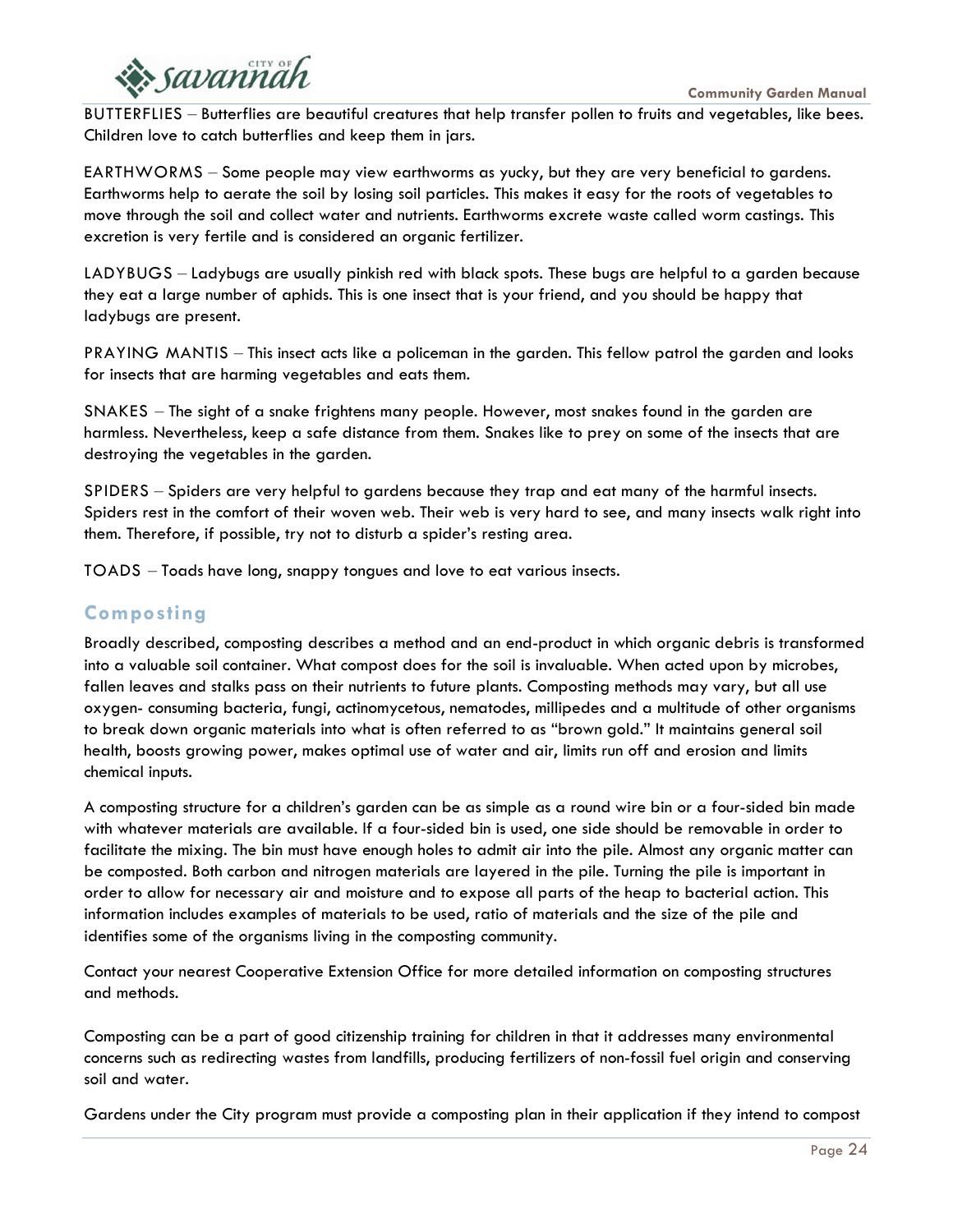

on site.

## GARDEN RESOURCES

Getting started can be intimidating, especially if your group is new to gardening. The good news is Savannah has many resources to help your community garden get going, from advice to classes and workshops to opportunities for donated or discounted materials. Most gardeners are very enthusiastic about what they do and are very willing to share their experiences and answer questions. This section is meant to help you and your fellow gardeners connect with resources in the community that can help. But with Georgia's rich agricultural history, chances are you may have a friend or neighbor with experience gardening or farming at some point in their life. They will be an invaluable resource in your gardening experience and getting them involved with your garden will help strengthen community involvement.

## Local Community Gardens

Connecting with established community gardens can lead to valuable advice about the process of starting and maintaining a garden. Some community gardens offer periodic educational opportunities for their members or the public.

#### SAVANNAH URBAN GARDEN ALLIANCE (SUGA)

SUGA has been involved with the creation and support of several community and educational gardens in Savannah. Periodically they offer classes and workshops or can help you connect to other educational opportunities.

Gina Berchin (Director) – admin $@$ sugacentral.org, gberchin@gmail.com www.sugacentral.org www.facebook.com/savannahurbangardenalliance

#### STARFISH COMMUNITY GARDEN

Located at Gwinnett St. and East Broad St. the Starfish Community Garden is one of Savannah's longest running and most successful community gardens. Francis Allen – fwallenjr@gmail.com

#### SKIDAWAY FARMS

Located on Skidaway Island and primarily service residents of The Landings, Skidaway farms is a large, very successful community garden, with a well-established organization and leadership structure. Blake Caldwell – mblakecaldwell@bellsouth.net www.skidawayfarms.net

TYBEE ISLAND COMMUNTIY GARDEN

The Tybee Island Community Garden has been successfully running for several years. https://www.facebook.com/groups/315369988901/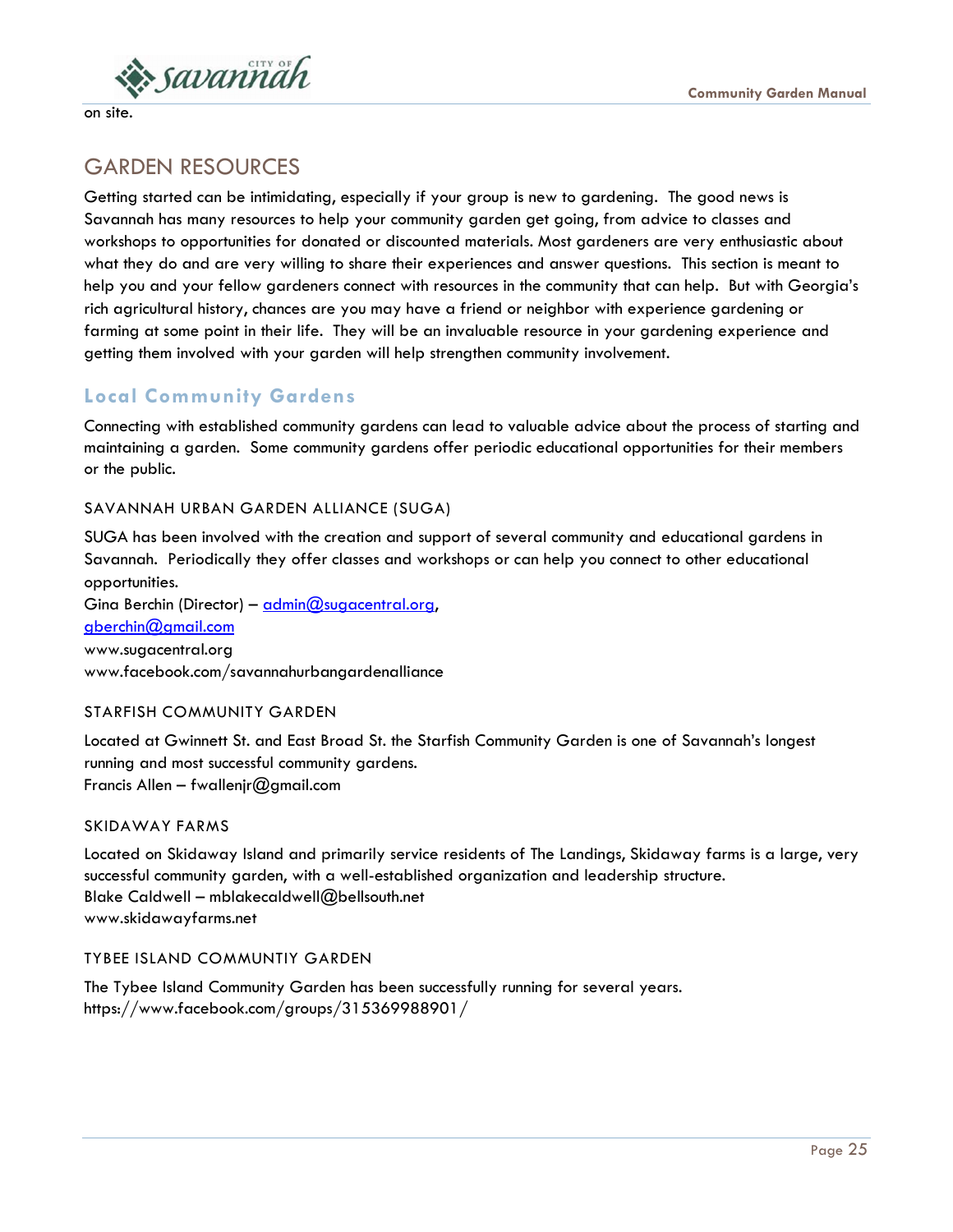

General Gardening

#### AMERICAN COMMUNITY GARDENING ASSOCIATION

www.communitygarden.org

GEORGIA MASTER GARDENERS

www.georgiamastergardeners.org

SAVANNAH URBAN GARDEN ALLIANCE (SUGA)

Gina Berchin (Director) –  $\frac{\text{admin}(Q)$ sugacentral.org, gberchin@gmail.com www.sugacentral.org www.facebook.com/savannahurbangardenalliance

CHATHAM COUNTY EXTENSION SERVICE

Jackie Ogden jogden@uga.edu www.caes.uga.edu/agriculture/organic 912-652-7981

JANET WALDIE sunshine $@$ gardenthyme.me

WALKER ORGANIC FARMS

Relinda Walker – recarwalk@gmail.com www.walkerorganicfarm.com

WEST BROAD ST. YMCA'S GROWING EDGE GARDEN

Erica Bruskin (manager) - admin@sugacentral.org www.westbroadstreetymca.org

BETHESDA ACADEMY FARM &GARDENS

www.bethesdaacademy.org/academics/work-experience/bethesda-farm-gardens www.facebook.com/pages/Bethesda-Academy-Farm-Gardens/186071192575

MOSES JACKSON ADVANCEMENT CENTER GARDEN

www.savannahga.gov/index.aspx?NID=567 (912) 525-2166

WINDSOR FOREST HIGH SCHOOL GARDEN PROGRAM & FFA

Elise Zador – ezador@comcast.net www.facebook.com/zador.class?fref=ts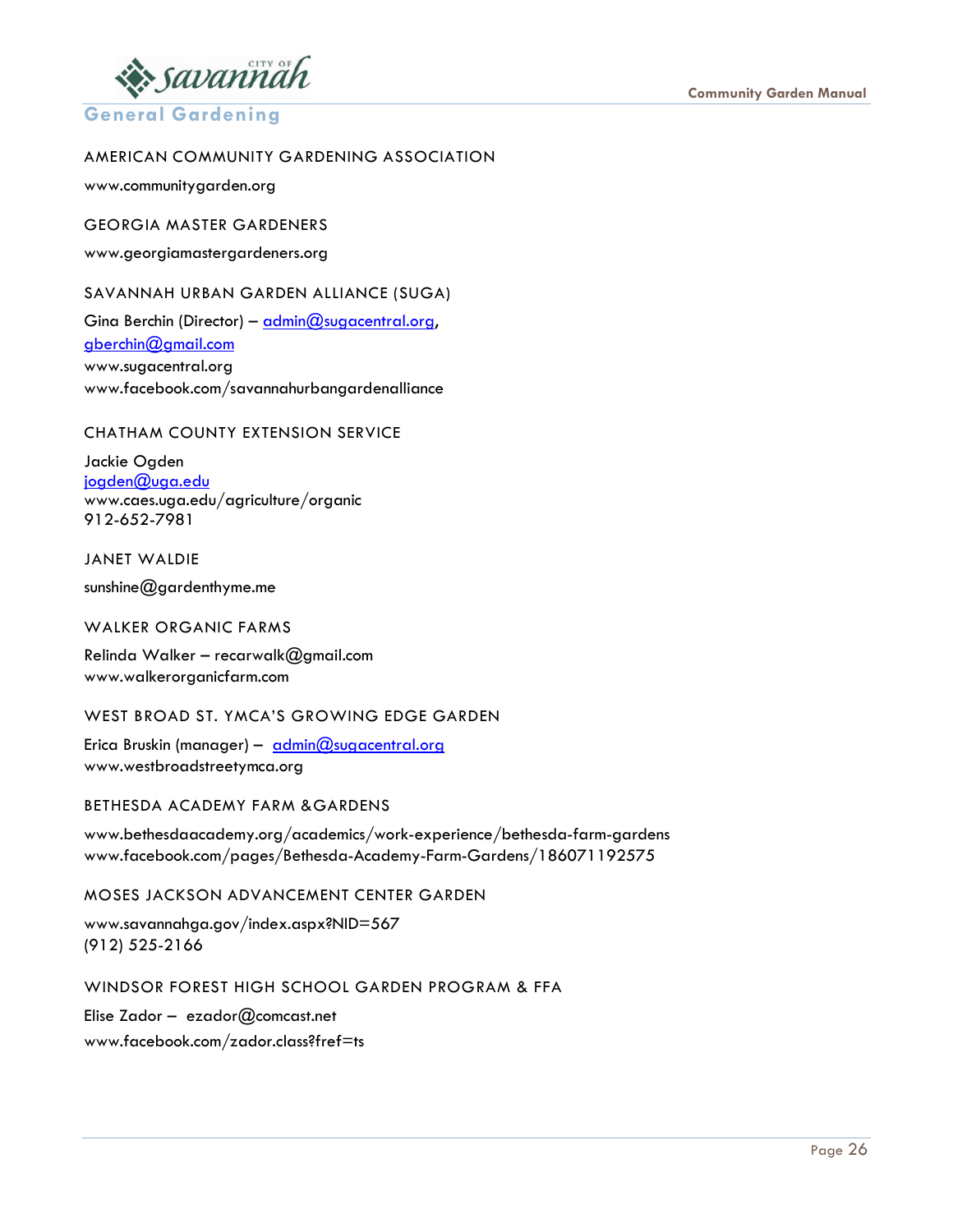

#### VICTORY GARDENS

1st and 3rd Saturday Gardening Classes at the Trustees Garden - 10 E. Broad St. http://www.savannahvictorygardens.com/ (912)509-0709

COASTAL GEORGIA BOTANICAL GARDENS http://www.coastalgeorgiabg.org/ coastal@uga.edu (912)921-5460

MIDTOWN MIRACLE – DINNER 7 DIRT Htts://www.facebook.com/MidtownMiracle/ (912)355-8111

## Site Planning

#### ATLANTIC STAR LANDSCAPE DESIGN

Stella Mathews – smathews@atlanticstardesign.com www.atlanticstardesign.com (912) 398-6662

VICTORY GARDENS Kerry Shay – kerry@savannahvictorygardens.com www.savannahvictorygardens.com (912)509-0709

## Soil, Compost and Organic Fertilizers

ELP LANDSCAPING

1608 Dean Forest Rd. 964-0059

#### LONGWOOD PLANTATION

Mike & Karen Smith – longwood@planters.net www.longwoodplantation.com (912) 857-4571

CHATHAM COUNTY PUBLIC WORKS

www.publicworks.chathamcounty.org

#### ATLANTIC WASTE

Horse manure Ben Wall – (912)414-3553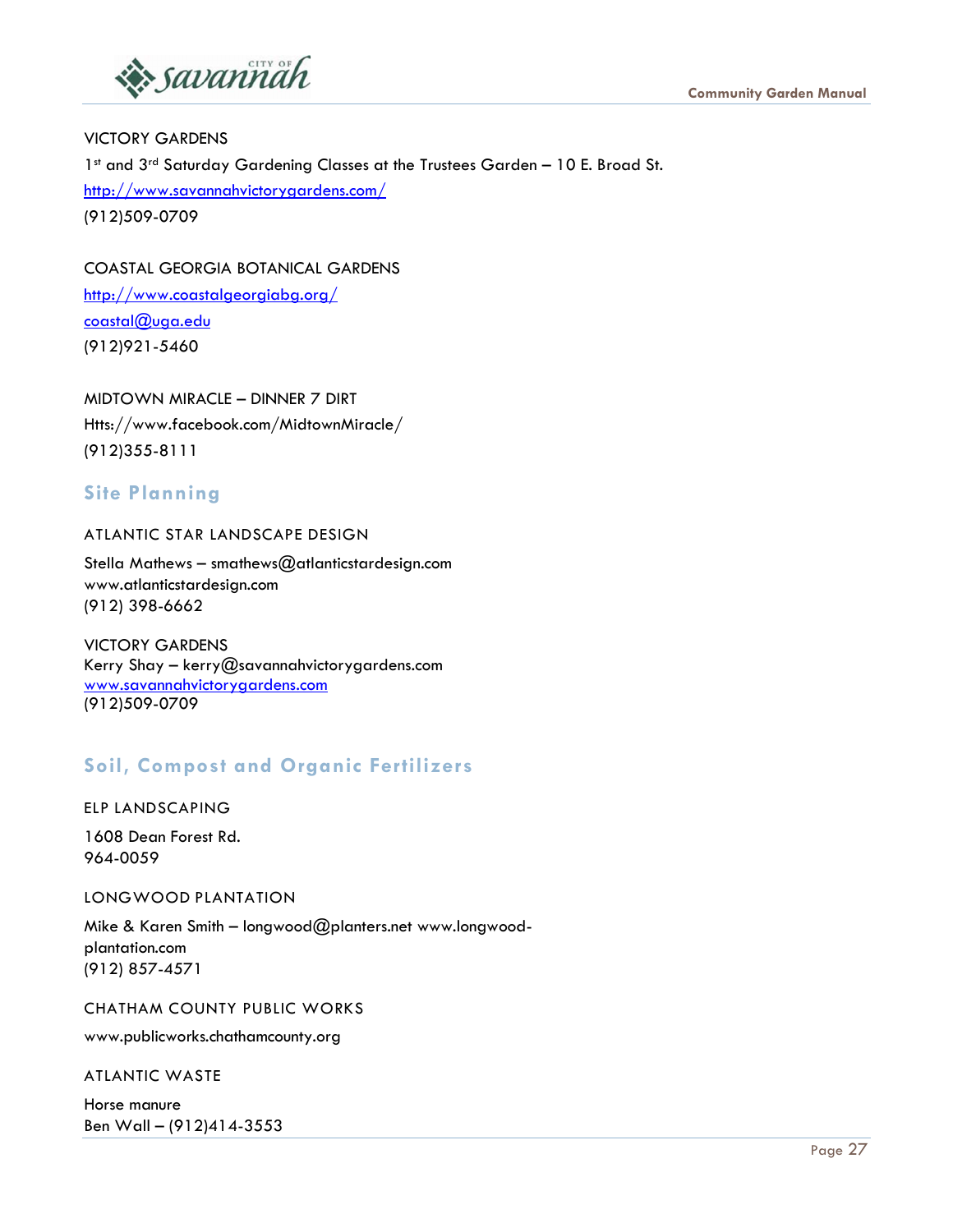

#### SAVANNAH HYDROPONICS AND ORGANICS

www.savannahhydro.com (912)349-5316

#### STARBUCKS COFFEE

Coffee grounds

GROW.EAT.REPEAT. Andy Schwartz - feedthefoodthatfeedsyou@gmail.com http://www.grow-eat-repeat.com/#intro

## Seeds, Plants, Growing Guides

Many times, seed companies and local businesses will donate seeds and left-over plant starters to non-profit organizations and community gardens, so be sure to ask!

#### SOUTHERN EXPOSURE SEED EXCHANGE

www.southernexposure.com

#### JOHNNY'S SELECTED SEEDS

www.johnnyseeds.com

FEDCO SEEDS

www.fedcoseeds.com

#### HIGHMOWING ORGANIC SEEDS

www.highmowingseeds.com

VICTORY FEED & SEED

(912) 231-0838

ECONOMY FEED & SEED

www.facebook.com/pages/Economy-Feed-and-Seed-Inc/146369612074465 (912) 233-9862

HESTER AND ZIPPERER

www.hesterandzipperer.blogspot.com (912) 355-1950

LOWES

(912) 927-0000

HOME DEPOT

(912) 352-3562